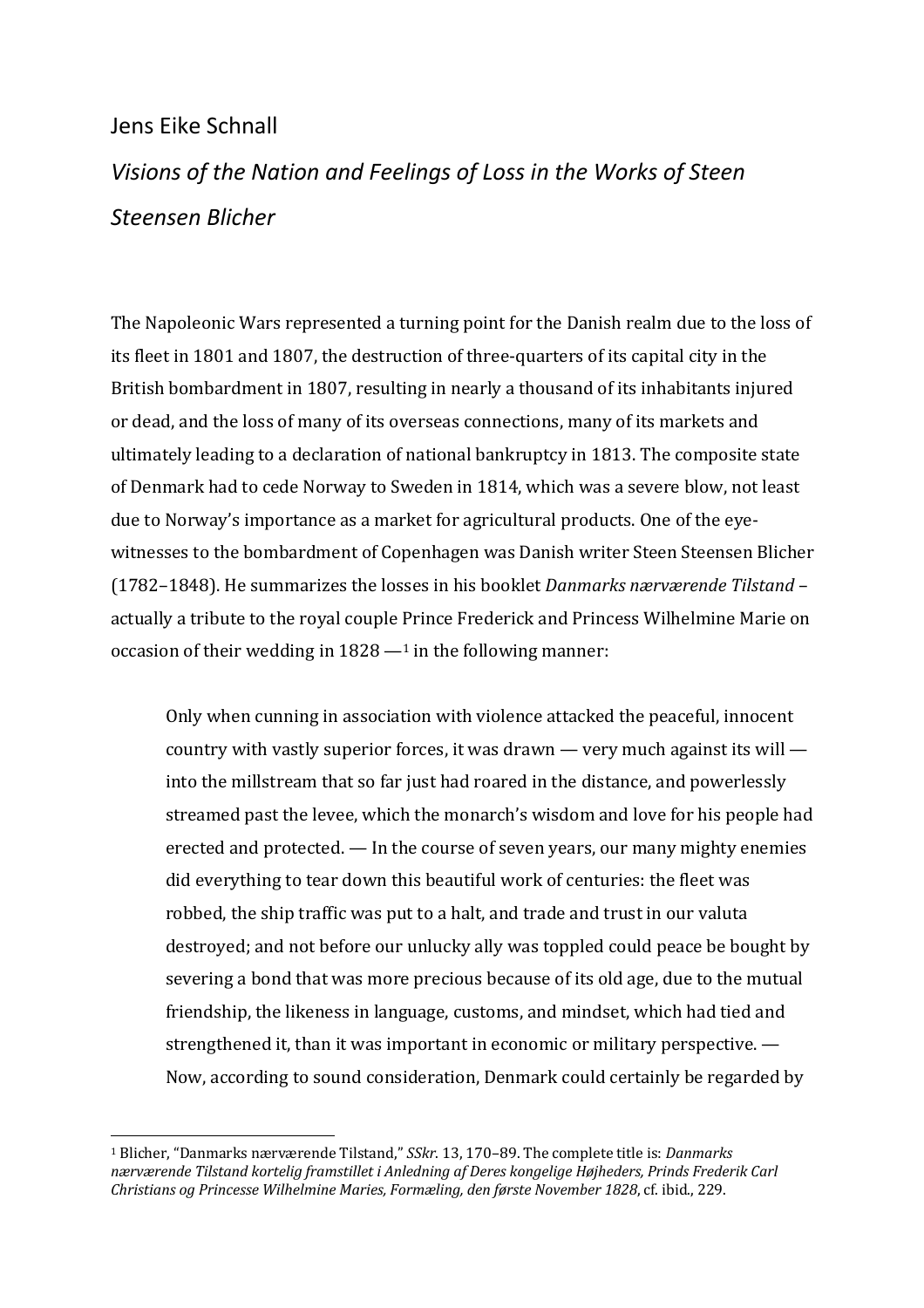our enemies as ruined, and even many disconsolate of our own predicted nothing less for it than national bankruptcy.<sup>2</sup>

Blicher was directly affected by these calamities which he relates from a more general perspective (for the shaping of individual and collective bodies through emotions, see Jules Kielmann's chapter in the present volume). In the bombardment, he lost his lodging and all his possessions and had to leave the ruined city for Randley, Jutland, to stay with his father.

It is clear from his autobiography that he had aspired to be and wished to remain a member of the learned circles and urban middle-class of the Danish capital, but the downturn of the economy put an end to these ambitions.<sup>3</sup> In addition, when the war was over, he was directly affected by the agricultural crisis, as he had invested in a farm estate called Ødegaardsjorden.<sup>4</sup> Blicher would never again succeed in becoming established in Copenhagen, and therefore had to follow family tradition and sustain himself and his growing family as a parish clerk in Jutland. Located in the periphery, he became one of the most prolific writers of the Biedermeier period, today mostly known for his Jutish stories such as *Røverstuen* (1827, *The Robber's Den*), *Hosekræmmeren* (1829, *The Hosier and his Daughter*), the canonized crime-story *Præsten i Vejlbye* (1829, *The Rector of Veilbye*) and for his poems, some of which were put to music. In 1824, his story *Brudstykker af en Landsbydegns Dagbog* (*The Journal* [or *Diary*] of a Parish Clerk) marks the breakthrough of realism in Danish literature.<sup>5</sup> Still, his work includes many

<sup>&</sup>lt;sup>2</sup> My translation. — "[F]ørst da List i Forening med Vold med uhyre Overvægt angreb det fredelige, uskyldige Land, henreves det - haardelig mod sin Villie - i den Malstrøm, der hidtil kun brusede fjernt, og magtesløs skyllede forbi den Dæmning, Monarkens Viisdom og Kierlighed til sit Folk havde opført og bevogtet. — I syv Aar gjorde vore mange mægtige Fjender Alt for at nedrive Aarhundreders skjønne Værk: Floden ranedes, Skibsfarten standsedes og Handelen og Creditten tilintetgjordes; og først da vor ulykkelige Allierede var styrtet, kunde Freden gjenkjøbes ved Sønderrivelsen af et Baand, der var mere dyrebart for sin Ælde, formedelst det gjensidige Venskab, den Lighed i Sprog, Sæder og Tænkemaade, der havde knyttet og befæstet Samme, end vigtigt i oeconomisk eller militair Henseende. — Danmark kunde vel nu, efter rimelig Calcule, af vore Fjender ansees for ruineret, og selv mange Mistrøstige af vor[e] Egne spaaede det intet ringere, end nærforestaaende Nationalbankerot." — Blicher, "Danmarks nærværende Tilstand," *SSkr*. 13, 179–80.

<sup>&</sup>lt;sup>3</sup> Cf. Blicher, "Steen Steensen Blicher," *SSkr.* 25, 83-137. He returned to Copenhagen for his exam in 1808, but had to rush it due to economic difficulties, and when he once more had to move in at his father's, he points to the continuing inflation as the reason ("den nu stedse stigende Forringelse af Coursen"), ibid. 89–91.

<sup>4</sup> Knud Sørensen, *St. St. Blicher: Digter og samfundsborger* (København: Gydendal, 1985), 217, 57–58. <sup>5</sup> Cf. Sven H. Rossell, "From Romanticism to Realism," in *A History of Danish Literature*, ed. Sven H. Rossel, A history of Scandinavian Literatures 1 (Lincoln and London: University of Nebraska Press, 1992), 219– 20.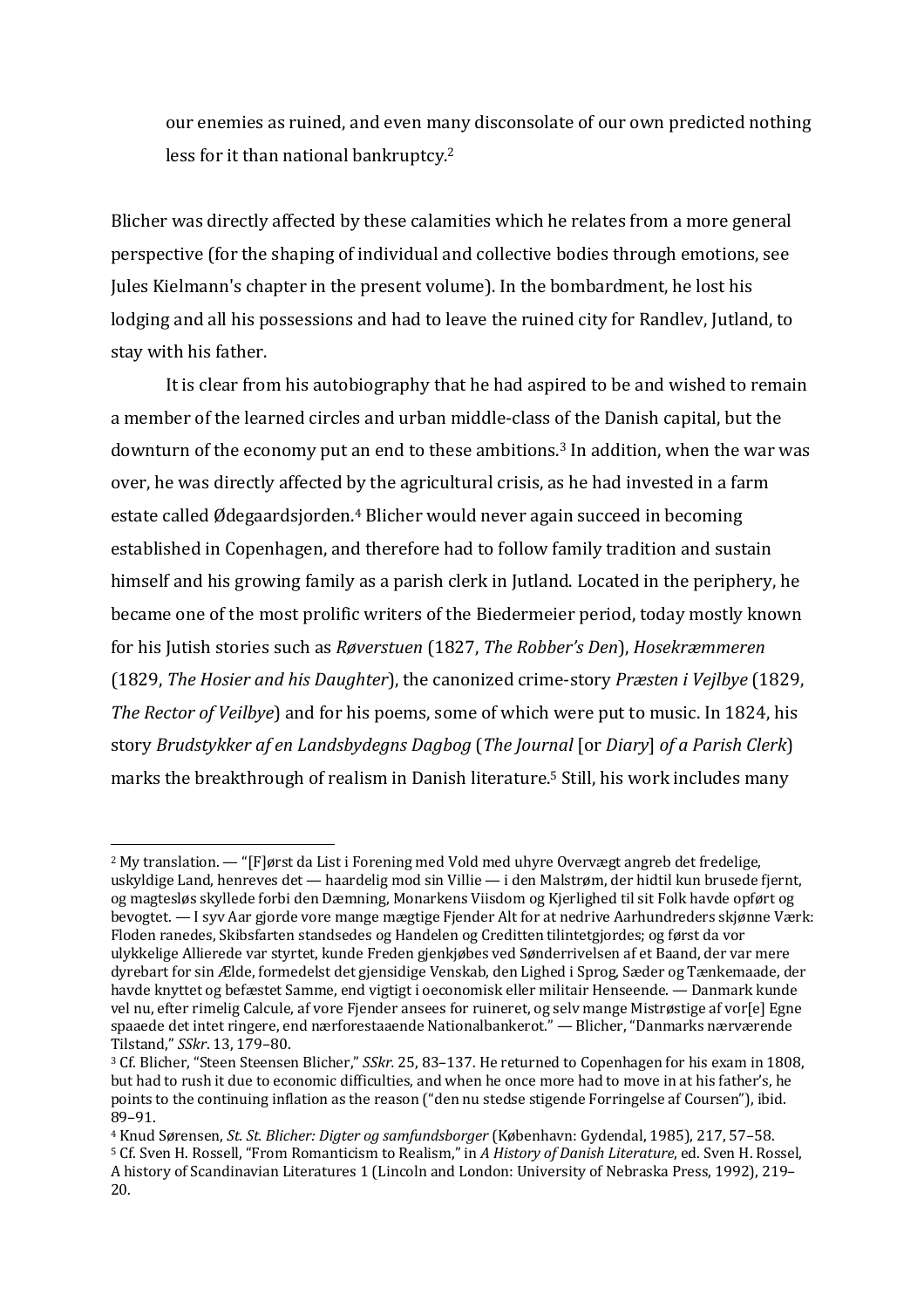other genres such as articles in newspapers and journals on various topics including agriculture and political matters, travel accounts and topographical writings, translations and theatrical plays.

In the context of the topic nation and loss, a case study on Blicher is especially rewarding in three aspects: (1) Blicher is an ever-active contributor to the nationalist discourses of his time and focuses on a variety of related issues, such as Danish identity and cultural history, Danish language and dialects, the loss of territory after 1814, the Schleswig-Holstein Question, and Pan-Scandinavism. (2) The themes of loss, change, and alienation are highly prominent in his work, in both his fictional stories and his political writings.<sup>6</sup> The theme of loss is frequently treated in combination with the questions of "nation" and "Danishness".<sup>7</sup> (3) Blicher adds a distinctive regional perspective to the discussion. Being dependent on and confined to his parish in Jutland for most of his life, he writes from the periphery, far away from the Danish capital of Copenhagen, although from a central position with regard to the conflict around the disputed Danish-German borderlands.

This article focuses on the intersection of hybrid discourses around national and regional identities on the one hand and negotiations of feelings of loss within discourses around cultural history on the other hand. It shows how this thread evolves and develops from Blicher's early works and onwards.

#### *Ossianic Landscape*

When Blicher entered the literary scene in his mid-twenties, he stood under the fresh spell of a most seminal work that already had had an immense impact on European

<sup>&</sup>lt;sup>6</sup> Blicher's stories are usually tagged as "tragic" and as being characterized by the role of destiny, cf. e.g. Søren Baggesen, *Den blicherske novelle* (København: Gyldendal, 1965); Sune Auken, "Den moderne tragiker — Steen Steensen Blicher," in *Dansk litteraturs historie*, eds. Klaus P. Mortensen and May Schack, vol. 2: 1800-1870 (Copenhagen: Gyldendal, 2008), 328-331. As they apply techniques of documentary literature, they create the appearance of authenticity, cf. Thomas Bredsdorff, "Documentarism as a Formal Category in Nineteenth-Century Danish Literature: Structure and Rhethoric in the Classic Novella," in Documentarism in Scandinavian Literature. Internationale Forschungen zur Allgemeinen und Vergleichenden Literaturwissenschaft, eds. Poul Houe and Sven Hakon Rossel (Amsterdam: Rhodopi. 1997), 183–198. For a recent discussion of the complex of destiny, theatricality and melancholy, see Claus Esmann Andersen, "Lutherdom og teatralitet i Blichers 'Præsten i Vejlbye'," *Danske Studier* (2014): 168– 199.

 $7$  For a combination of 'loss' and 'nation', see e.g. the hits when doing a search of 'fædreland' + 'tab' and similar searches in the corpus of Arkiv for Dansk Litteratur (http://adl.dk), which does not even contain the complete edition *Samlede Skrifter* (33 vols., 1920–34), but the selected works from *Udvalgte Værker* (4 vols., 1982-83).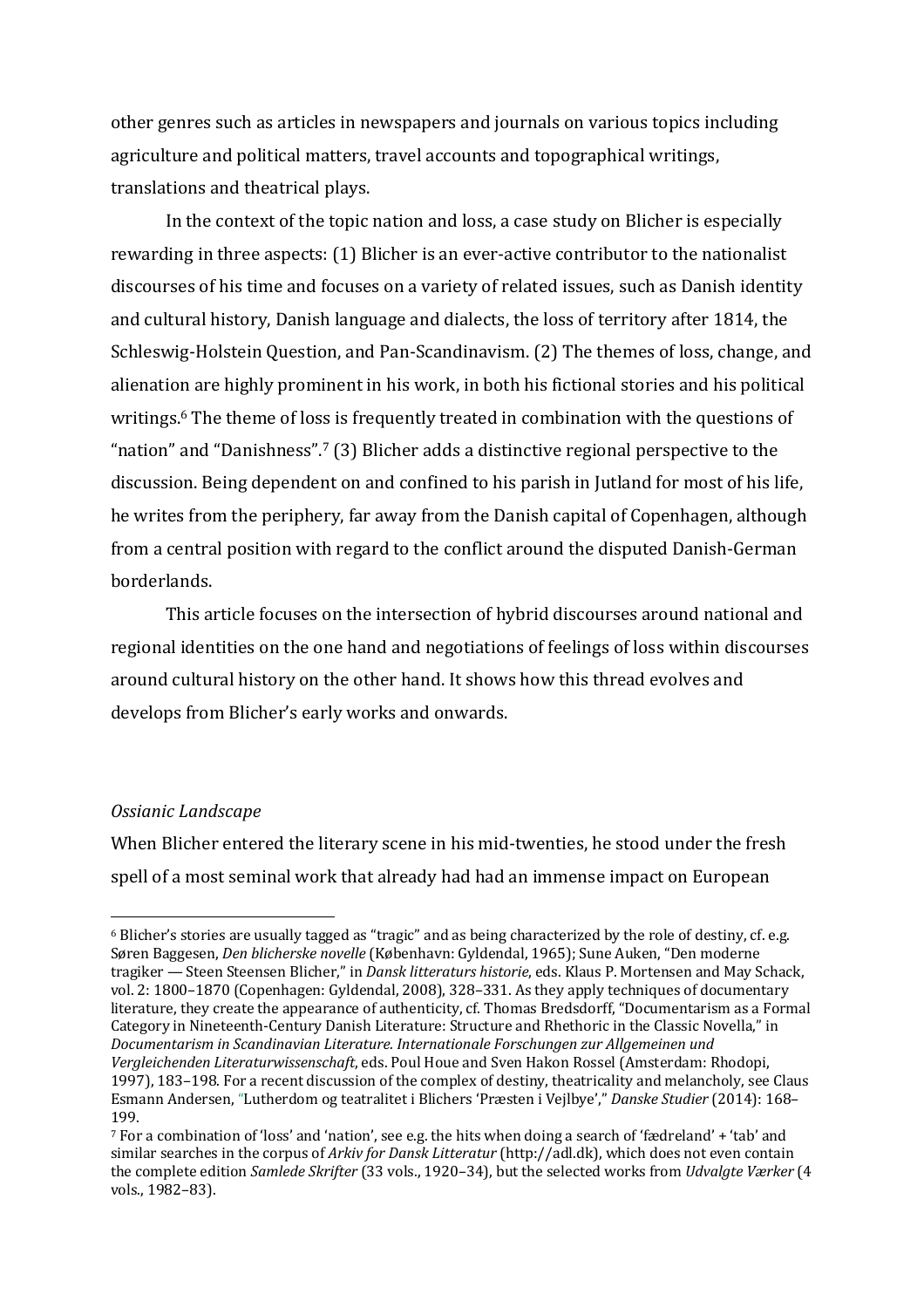literates for half a century, and which would also make a lasting impression on him: James Macpherson's *The Poems of Ossian*.<sup>8</sup> The importance of Blicher's encounter with this work can hardly be overestimated. It seems to have sparked his own literary production. He mentions it in an autobiographical sketch and the printed autobiography;<sup>9</sup> he translated and published it in two volumes (*Ossians Digte* 1807– 1809) and immediately composed some poetry of his own which adopted the somber tone and the imagery of the Nordic sublime, with some works even directly referring to Ossian such as *Ossians Svanesang* ("Ossian's Swan Song") and *Ossianske Elegier*.<sup>10</sup> The Nordic landscape in the Ossianic works is characterized by stereotype elements  $-$ "the grave, the memorial stones, the moss, the tree, the whistling wind  $-$  all shot through with a profound sense of the tragic mutability of human affairs", and the heroes of the works, despite of being portrayed as Gaelic people of the Old, are "all too obviously late eighteenth-century 'men of feeling'", as Harry D. Watson puts it.<sup>11</sup> The melancholic, elegiac tone resounded well with young Blicher; it remained a source of inspiration throughout his production, and one component became an *ostinato* in Blicher's poetry and novels, that is, the lamenting of a changed world and a lost past, in the form of a sad farewell and *Abgesang*. In the preface to *Ossians Digte*, Blicher addresses Ossian's loss of his love Everallin, his friends, brothers, and only son Oscar, and leaves the reader with the picture: "Only the old blind man was left, alone among the graves of all his friends, and he the remnant of his family. So Ossian sang, and down through the centuries the mountains of Scotland resounded with his song." $12$ 

<sup>8</sup> Cf. Harry D. Watson, "Steen Steensen Blicher and Macpherson's Ossian," Northern Studies 17 (1981): 28-29. On the enormous impact of Ossian and its international reception, see e.g. the detailed timeline (up to 2004) by Paul Barnaby in *The Reception of Ossian in Europe*, ed. Howard Gaskill, The Reception of British Authors in Europe 5 (London New York: Thoemmes Continuum, 2004), xii–lxviii, and Howard Gaskill, "Introduction: Genuine Poetry ... like gold", ibid., 1-20.

<sup>&</sup>lt;sup>9</sup> Blicher, *SSkr.* 32, 51: "[F]ra 1de Nov. 1801 til 1803 [...] *conditionerede* han paa Falster, hvor Fritimerne deltes mellem Jagten og — Ossian." The mentioning of Ossian as a source of inspiration is the more remarkable as the sketch was sent on the demand of Christian Molbech in 1839 who complained in a letter to N.F.S. Grundtvig that it did so to say "not contain a word about his education [*Bildung*] in his youth or about his academic studies, or a clarification of how he became a poet in the first place, from what time his first works were &c." (Blicher, *SSkr.* 32, 208–209). In the printed autobiographical sketch from 1840, Blicher mentions Ossian as a lifelong friend ("*Morvens* kongelige skald") and his work on the Ossian-translation, Blicher, *SSkr.* 25, 86-88.

<sup>&</sup>lt;sup>10</sup> Cf. Joep Leerssen, "The North: A Cultural Stereotype between Metaphor and Racial Essentialism," in *Northern Myths, Modern Identities: The Nationalisation of Northern Mythologies since 1800*, ed. Simon Halink, National Cultivation of Culture 19 (Leiden: Brill, 2019), 18-19.

<sup>&</sup>lt;sup>11</sup> Watson, "Steen Steensen Blicher," 28-30.

 $12$  "Ene var den blinde Olding tilbage, ene blant alle sine Venners Grave, og han den sidste af sin Slægt. Da sang *Ossian*, og gjennem Aarhundrede gjenløde Scotlands Bjerge af hans Kvad." Blicher, "Fortale. Om Ægtheden af Ossians Digte," in *Ossians Digte*, *SSkr*. 1, 8. Translation Joel D. S. Rasmussen, "Notes for Paper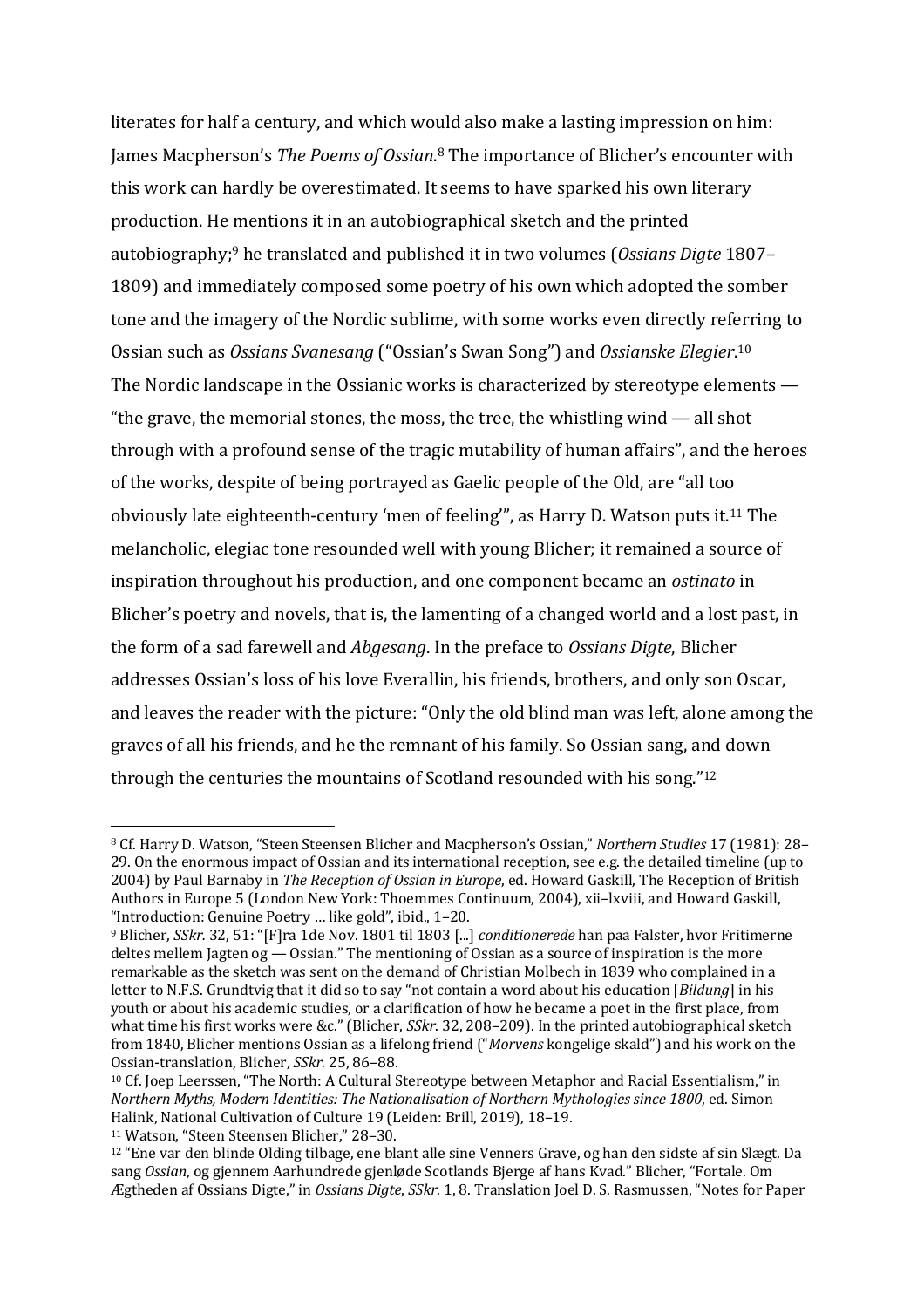A key element of the Ossianic poetry is the agency of the landscape as such:

Yet even when used for the purposes of the Ossianic simile, the landscape tends to become an end in itself  $[...]$ . And it is perhaps not so much a question of sympathetic imagery which serves to integrate the landscape into the action, but rather that the landscape often is the action, dwarfing the merely human into pale parasitic insignificance. It does not merely echo the desolate mood of the characters, but it is the characters themselves who are a reflection of the landscape  $[...]$ .  $^{13}$ 

Indeed, Ossian remained a companion for Blicher throughout his entire life. When his father died in 1839, Blicher wrote Psalmer ved Oldingen Niels Blichers Jordefærd. These short psalms, to be performed at the home and in the church, make use of rather conventional Christian metaphors. Still, Blicher added a note to the poem: "My father died in his  $91$ <sup>st</sup> year after having been completely blind for 6."<sup>14</sup> Anyone receptive to Ossianic imagery and tone could not have missed the resemblance to the figure of Ossian, whose blindness is a core element of his conception as a literary figure, connecting him to the blind seer of the classical tradition.

# Fig. 1 KMS395

"Ossian Singing His Swan Song," Nicolai Abildgaard (1780–1782), National Gallery of Denmark

### *Sentimental Journey and National Peregrination*

Blicher was not the first writer to take up Ossian as a source of inspiration and relate it to a landscape within the Danish realm.<sup>15</sup> Both Friedrich Gottlieb Klopstock and Heinrich Wilhelm von Gerstenberg had already done so in German in their bardic poetry of the

<sup>95–</sup>Paper 245," in *Kierkegaard's Journals and Notebooks* 11: 1: *Loose Papers, 1830-1843*, ed. Niels Jørgen Cappelørn & al. (Princeton: Princeton University Press, 2019), 414.

<sup>&</sup>lt;sup>13</sup> Howard Gaskill, "Introduction: Genuine Poetry ... like gold." In *The Reception of Ossian in Europe*, ed. Howard Gaskill. The Reception of British Authors in Europe 5 (London New York: Thoemmes Continuum,  $2004$ , 5–6.

<sup>&</sup>lt;sup>14</sup> Blicher, "Psalmer ved Oldingen Niels Blichers Jordefærd," *SSkr.* 23, 44–45.

<sup>&</sup>lt;sup>15</sup> Cf. Anna H. Harwell Celenza, "Efterklange af Ossian: The Reception of James Macpherson's 'Poems of Ossian' in Denmark's Literature, Art, and Music," *Scandinavian Studies* 70 (1998): 359-96.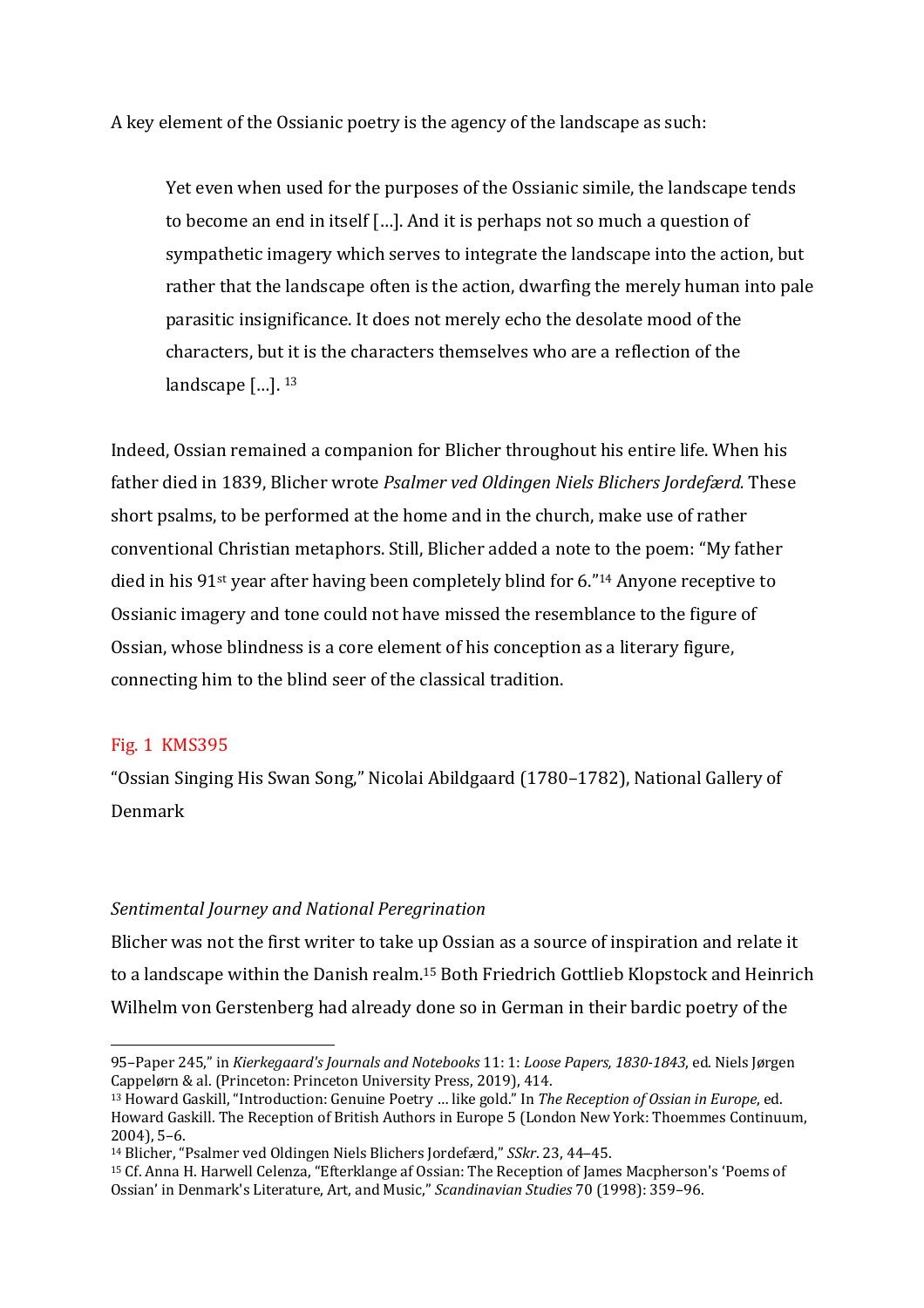1760s, and there were plans to send the likewise Ossian-inspired Danish writer Johannes Ewald to Scotland in order to bring home sheet music to Ossianic poetry.<sup>16</sup> In 1772 and again in the following years, the *Selskab til de skiønne og nyttige Videnskabers Forfremmelse* ("Society for the Advancement of Fine and Useful Arts") had announced a prize for the best loco-descriptive poem about a Danish or Norwegian landscape, finally awarded in 1776. In 1777, the anonymous poem *Horneelen, et Bierg Nordenfields i Norge*, supposedly composed by Peter Harboe Frimann, was published together with others of the submitted poems.<sup>17</sup> The patriotic *Selbskab* had invited submissions for 'poetry of landscape' (*Landschaftsdichtung*): more precisely, poems on places in the Danish realm which stand out because of their pleasant or, in contrast, their horrific nature. Peter Frimann's Hornelen-poem clearly delivered on the latter and provided Gothic or Ossianic aesthetics in the description and characterization of the Norwegian site, in combination with a bardic attitude.<sup>18</sup>

One generation later, Blicher's early works included a poetic travel account, *Jyllandsrejse i sex døgn* ("Travel through Jutland in six days", 1817), this one also heavily inspired by Ossian. The opening poem ("Forsang") sets the tone with heather-clad hills, mossy grave monuments, roaring storms and the like and promises a "deep, sombre song".<sup>19</sup> The stanzas at the end of the work round it off in the same way, and in both

<sup>&</sup>lt;sup>16</sup> Cf. Anne-Bitt Gerecke, *Transkulturalität als literarisches Programm: Heinrich Wilhelm von Gerstenbergs Poetik und Poesie*, Palaestra 317 (Göttingen: Vandenhoeck & Ruprecht, 2002); Wolf Gerhard Schmidt, *›Homer des Nordens‹ und ›Mutter der Romantik‹: James Macphersons* Ossian *und seine Rezeption in der*  deutschsprachigen Literatur (Berlin, New York: de Gruyter, 2003), vol. 1, 502–542, on the German bards 543–87. Schmidt emphasizes the intertextual character of the processes that can make it difficult to relate specific traits exclusively to Ossian, as the *Poems of Ossian* themselves are "an intertextual collage" (514), and that neither Klopstock nor Gerstenberg would indeed be fully valid representatives of literary genre of bardic poetry (527).

<sup>&</sup>lt;sup>17</sup> Harald Næss, "Peter Harboe Frimann and the 'Hornelen' Affair," *Scandinavian Studies* 38 (1966), 26-35; Joachim Grage, *Chaotischer Abgrund und erhabene Weite. Das Meer in der skandinavischen Dichtung des 17. und 18. Jahrhunderts*, Palaestra 311 (Göttingen: Vandenhoeck & Ruprecht, 2000), 198–99, 204–05. <sup>18</sup> Næss, "Peter Harboe Frimann and the 'Hornelen' Affair," 26–35; Grage, *Chaotischer Abgrund und* erhabene Weite, 224–26. Both emphasize P. Frimann's use of iambic pentameter which brings out the "gothic mood" (Næss, 33) and connect to the English examples – Alexander Pope and Thomas Tickell – in the announcement of the prize (Grage, 198–99 and 223).

 $19$  "Eensom jeg laae paa min lynggro'de Bakke, / Stormenes Brusen hen over mig gik, / Mossede Graysteen var under min Nakke, / Oppe i Skyerne dvælte mit Blik. / [...] / Følte, at Oldtidens dybeste Rune / Hugges i Stenen og er ikke meer; / Ossians Harpe og Shakespears Basune / Ak! ere begge kun Aske og Leer! / [...] / Elsk meg min Ven! naar på Aandernes Hede / Lyder min dybe, tungsindige Sang, / [...] / Skummel og graae er min Fædrene Hede; / Dog under Lyngtoppen Blomsterne staaer; /Lærken blandt Gravene bygger sit Rede, / Og sine Triller i Ørkenen slaaer." — Blicher, "Jyllandsrejse i sex Døgn," SSkr. 4, 120–24.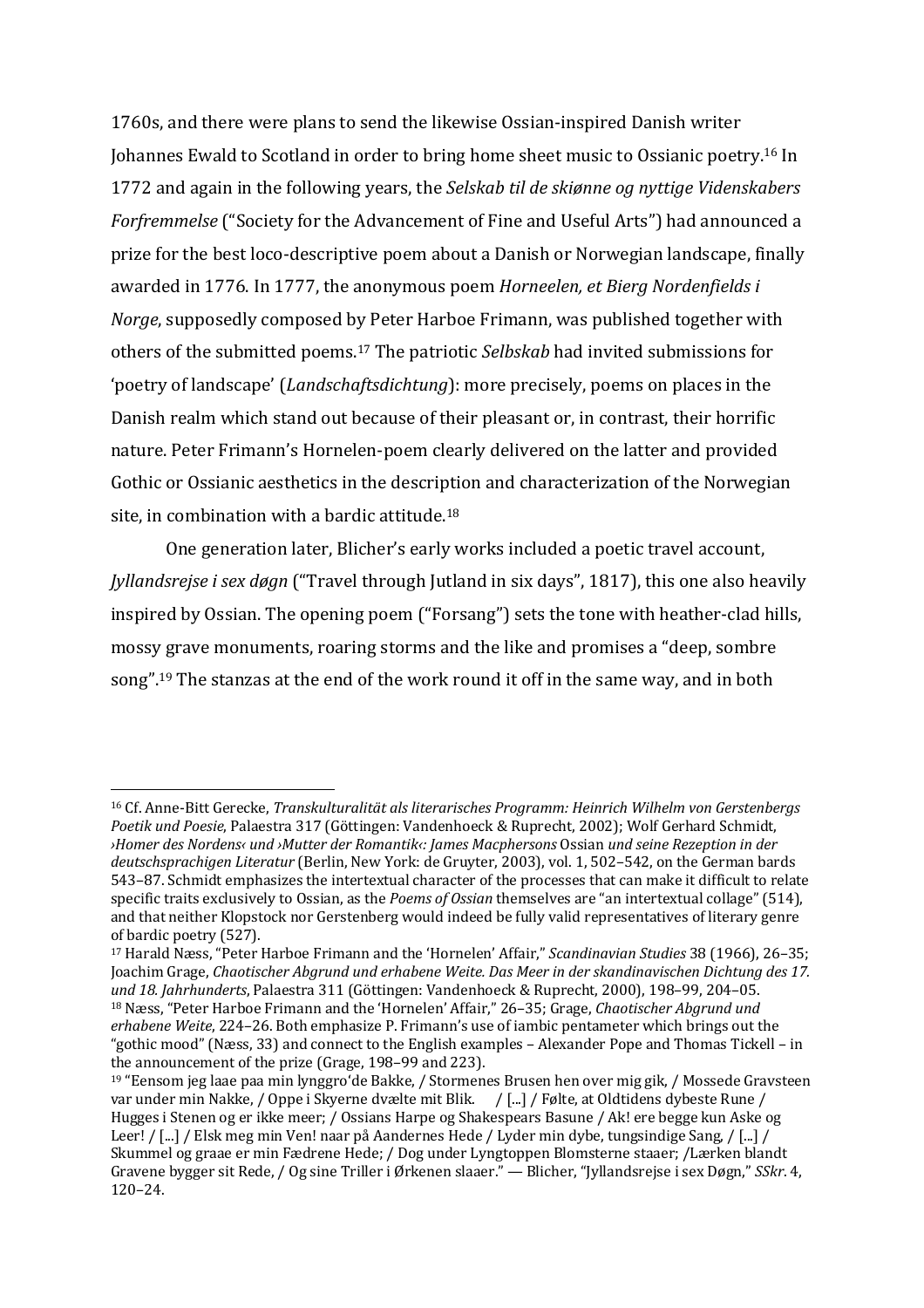cases, Ossian is explicitly addressed. In addition, the final fifteen stanzas are one long series of apostrophes (Selma, Morven, Fingal, Oscar, Cona, Toscar, Ossian).<sup>20</sup>

The work as such stands clearly in the tradition of sentimental journeys in the wake of Laurence Sternes' *Sentimental Journey Through France and Italy* (1775), Danish examples being e.g. Jens Baggesen's *Labyrinten* (1792–93) and, later, Hans Christian Andersen's *Fodreise fra Holmens Canal til Østpynten af Amager i Agrene 1828 og 1829* (*Peregrination from Holmens Canal to the East Point of Amager*, 1829). In these works, factual events are combined with fictive ones in a humorous way, focusing on the subjective experience, on feelings and emotions in contrast to rationalistic and descriptive travelogues.<sup>21</sup> This connection is, again, very prominent in the "Forsang" with its emphasis on strong feelings<sup>22</sup> including tears of joy and vertigo in the encounter with the holy and the sublime. $23$ 

One feeling particularly prominent in the work is the feeling of loss within the context of vanitas. Ossian's harp and Shakespeare's trombone are gone, laments the "Forsang," and the people and places from the *Poems of Ossian* listed in the final stanzas of the *Jyllandsrejse* appear in a lament of loss in form of an *ubi sunt* catalogue. While Blicher introduces himself as the literary character "S. S. Blicher", who is not just the lyrical "I" in some poems but also plays a role in the dialogue, humor and (self-) irony are mostly generated by the dynamics between "Blicher" on the one side and the playful alter ego "S. S. Barbeer i Nibe" on the other. While several features thus point back to the eighteenth century, others are in line with the gradual ideological shift from a patriotic towards a nationalist attitude about history and the state. The rise of the nation as a dominant frame of reference in identity discourses after the Napoleonic wars also changed the perception of landscape and historic monuments. Travelogues and poetic topographies reacted to this shift by adjusting the focus of the feelings: the fear of losing

<sup>&</sup>lt;sup>20</sup> "Selma, Selma! hvor er din Skjald?" etc. — Blicher, "[yllandsrejse i sex Døgn," *SSkr.* 4, 126–28.

<sup>&</sup>lt;sup>21</sup> Andreas Keller and Winfried Siebers, *Reiseliteratur* (Darmstadt: WBG, 2017), 99.

 $22$  "Mægtig jeg følte: den stærkere Flamme / Blev ved hans Ord med den svagere Gnist: / Følte, at Lærken er skabt af den Samme, / Som satte Midnattens Sanger paa Kvist. // Frydede mig, at de tusinde Tunger / Kvæde i evigt, uendeligt Chor; / [...] // Ak! men jeg følte, at jordiske Sjæle / Drømme kun dunkelt om Himlenes Fryd / Og at selv Digterens stærkeste Mæle / Er kun en fage hendøende Lyd. // Følte, at Oldtidens dybeste Rune / Hugges i Stenen og er ikke meer; / [...] // Følte, at Skjalderøst svagt ikkun hylder / Ham, som bag Solen og Stjernerne boer" — Blicher, "Jyllandsrejse i sex Døgn," *SSkr*. 4, 121–22.  $^{23}$  "Da svam en Taare af Fryd i mit Øje [...]" and "Følte, at Skjalderøst svagt ikkun hylder / Ham, som bag Solen og Stjernerne boer, / Tiden og Rummet alene udfylder  $-$  / Svimlende Dyb for en Skabning af Jord! // Rystet som af den Almægtiges Torden, / Svimlende ved hans Uendelighed / Skalv jeg [...]" — Blicher, "Jyllandsrejse i sex Døgn," *SSkr*. 4, 121–22.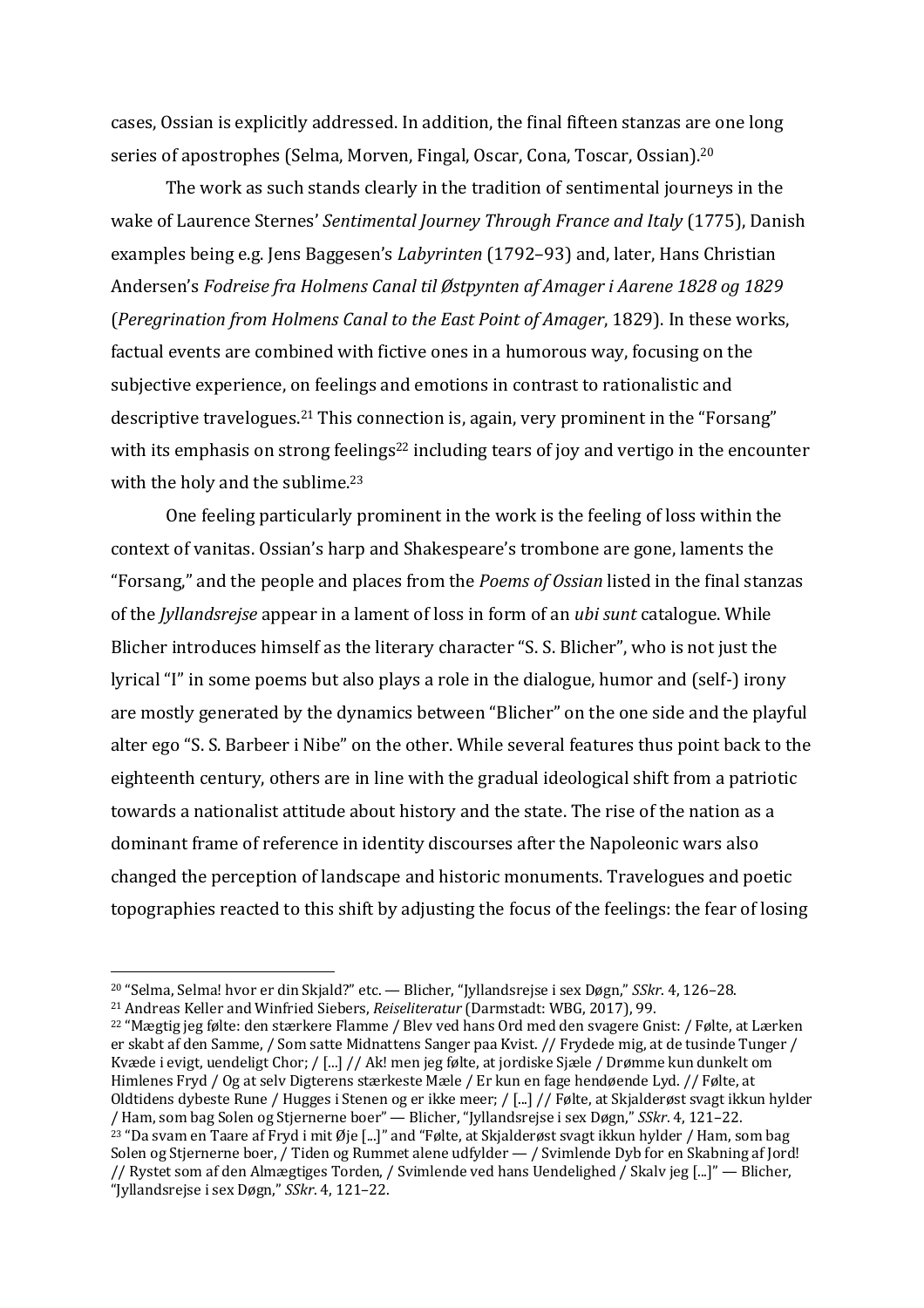one's identity due to foreign influence triggers a national reinterpretation of the landscape and its monuments.

## Fig. 2 B255

"Dolmen at Raklev, Røsnæs," Johan Thomas Lundbye (1839), Thorvaldsens Museum, Denmark

Journeys and travels within the nation become peregrinations of national self-assurance, leading the travelling subject to its nationally defined self.<sup>24</sup> Tine Damsholt has shown how this shift played out in Christian Molbech's travelogue *Ungdomsvandringer i mit Fødeland* which appeared in print in two volumes 1811 and 1815,<sup>25</sup> and Robert William Rix has recently discussed how travelogues from the beginning of the nineteenth century deal with monuments of the Nordic past, specifically looking at Molbech's travelogue and those of Adam Oehlenschläger, Rasmus Nyerup, and N. F. S. Grundtvig.<sup>26</sup> Molbech was Blicher's contemporary, they shared many interests and attitudes and were later even travel companions on a journey to Sweden in  $1836.^{27}$ 

This dynamic shift is also observable in Blicher's works. He belonged to the first generation which received proper schooling in the patriotic spirit with works such as Ove Malling's *Store og gode Handlinger af Danske, Norske og Holstenere* (1777), but even if he was in many ways a man of the 18th rather than the 19th century, the logic of nationalist thought began to play out from his earliest works onwards. The national spirit and character, the nationalised and emotionalised landscape, the individuals' strong ties to their nation through their landscape of childhood and mother tongue  $$ and the fear of losing this essentially national identity and of being overpowered by foreign influence are motifs and lines of thought which get stronger over time. Already in *Jyllandsrejsen*, one finds e.g. verses about how, in a clash with Saxons, doubt

<sup>25</sup> Tine Damsholt, "En national turist i det patriotiske landskab," *Fortid og Nutid* 1 (1999), 3-26.

<sup>&</sup>lt;sup>24</sup> Cf. Andreas Keller and Winfried Siebers, *Reiseliteratur* (Darmstadt: WBG, 2017), 107-08.

<sup>&</sup>lt;sup>26</sup> Robert William Rix, "Visiting the Nordic Past: Domestic Travels in Early Nineteenth-Century Denmark," *Scandinavian Studies* 90 (2018): 211–36.

 $27$  Cf. Blicher's poetic memory from 1837, "Svithiod. Efteraarserindringer fr en Sommerreise i Sverrig i Aaret 1836," *SSkr.* 20, 178–216 and his prose account from 1840, "Sommerreise i Sverrig Aar 1836," *SSkr.* 25, 145-220; Tine Damsholt, "En national turist i det patriotiske landskab,"  $3-26$ . — ead.,

<sup>&</sup>quot;Fædrelandskærlighed og borgerdyd. Om borgerrolle, moralitet og følelse," in *Borgerrolle og borgerrett*, ed. Kirsti Strøm Bull (Oslo: Dreyersforlag, 2015), 53-66. — ead., *Fædrelandskærlighed og borgerdyd.* Patriotisk diskurs og militære reformer i Danmark i sidste del af 1700-tallet. Ethnologiske Studier 6. (København: Museum Tusculanum, 2000).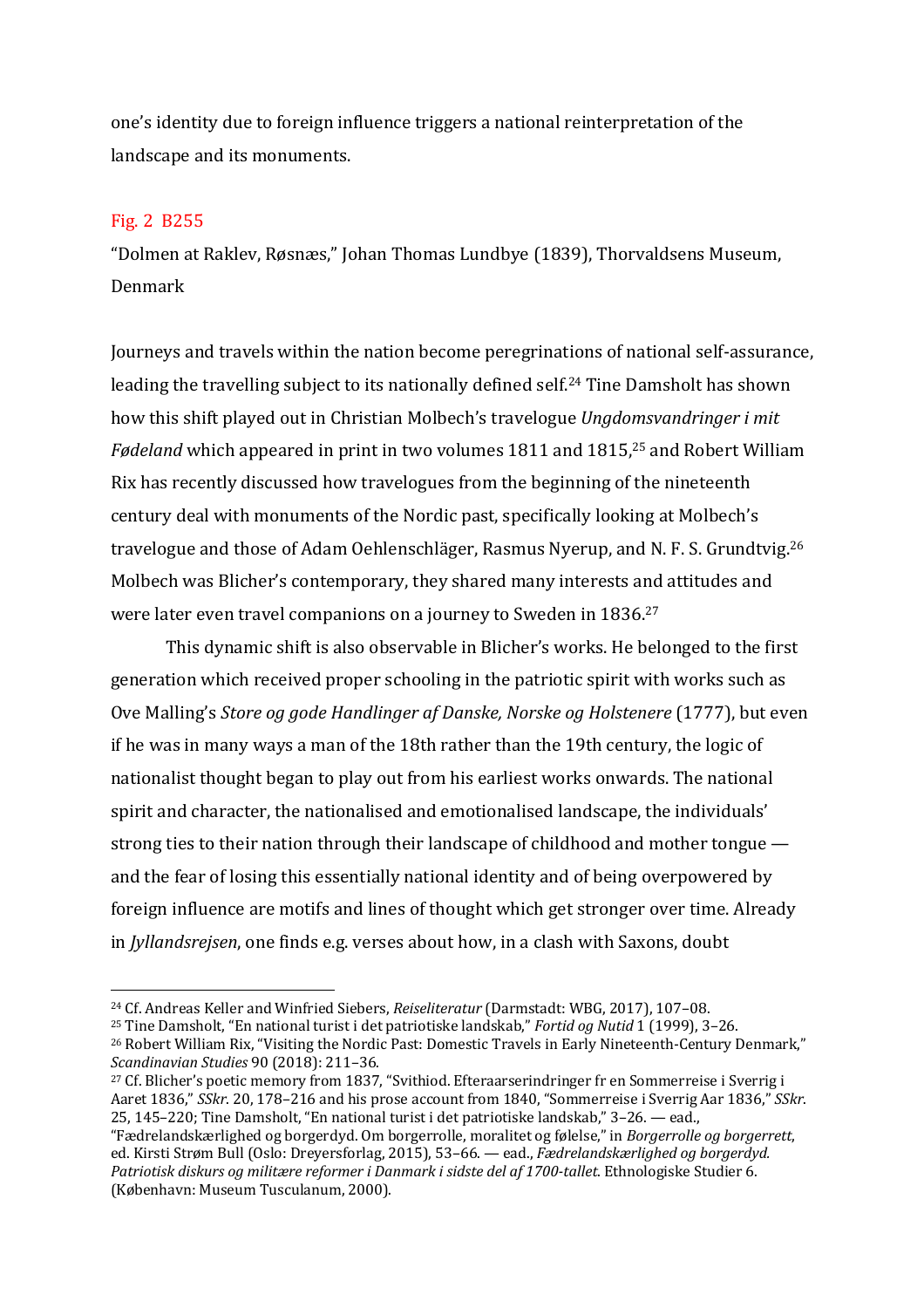extinguished Danish courage, and Danish hearts opened for fear and sorrow so that Denmark was on the brink of being enslaved by the enemy from the South and poised to lose both its world-famous name and its ancient language.<sup>28</sup> The strong ties of the nationally conceptualised individual to the landscape of childhood and "home" is dealt with in a clear-cut way in *Hiemvee* (1814), which Blicher published as part of a collection of poetry.<sup>29</sup> In this poem, "the Swiss in Paris," "the Provencale in England," "the Arab in Switzerland," "the Huron in Arabia," "the Norwegian in the Netherlands"  $-$  they all long for the place they *naturally* belong,<sup>30</sup> rounded off by verses in which a lyrical "I" states: "The sun of my childhood has smiled upon the dark heather", and his bones one day will rest among the heather-clad graves of his ancestors.

### **Of Danes and Dens: In Search of the Past**

In many of his stories, Blicher negotiates the themes of change, alienation and loss, often in an overall melancholic mood, as in *Brudstykker af en Landsbydegns Dagbog* (1824), *Sildig Opvaagnen* (1828), *Ak, hvor forandret* (1828), and *Hosekræmmeren* (1829).<sup>31</sup> As Cecil in the latter story concludes: "The greatest sorrow, or far or near, / is to be parted from him you hold dear."<sup>32</sup> At the end of his story *Røverstuen* (*The Robbers' Den* 1827), Blicher recreates the scene of a feast for the reader's eye, as he evokes the traditional summer festival held by the inhabitants of the parish Vium in Jutland and some neighbouring parishes. Blicher's father Niels had already related the custom in his *Topographie over Vium Præstekald*: On the afternoon of Whitsunday, young and old alike

<sup>&</sup>lt;sup>28</sup> Blicher, "Jyllandsrejse i sex Døgn," *SSkr*. 4, 163–64, e.g. "Dit stolte Navn, der lød gjennem Seklerne vældigt / Fra Blaamænds solsvedne Marker til isbundne Gandvik — / Dit herlige Navn begyndte at slukke sin Straale; / Dit gode Sprog, hiint Maal for mægtige Aser, / Snart skulle det kvæles af Sydens fremmede Tunger" (164). Concerning the idea of an 'old language', see Benedict Anderson, *Imagined Communities: Reflections on the Origin and Spread of Nationalism.* Revised Edition (London, New York: Verso, 2006), 44: "print capitalism gave a new fixity to language, which in the long run helped to build that image of antiquity so central to the subjective idea of the nation".

 $^{29}$  Blicher, "Digte," *SSkr.* 4, 91–171: 130–37, cf. also Anker Gemzøe, "Tyske piger synger bedre, men ... – Den sammenlignende nationalfølelse hos Adam Oehlenschläger med særligt henblik på 'Hiemvee' (1805) og med sideblik på St.St. Blicher og N.F.S. Grundtvig m.fl," in *Der Norden im Ausland — das Ausland im Norden.* [...], ed. Sven Hakon Rossel (Wien: Praesens Verlag, 2006), 269-80, 275-76.

<sup>&</sup>lt;sup>30</sup> Anderson, *Imagined Communities*, 141–43 (cf. Jules Kielmann's chapter in the present volume). <sup>31</sup> See e.g. Sven H. Rossell, "Steen Steensen Blicher. The Melancholy Poet of the Jutland Heath," in *Kierkegaard and His Danish Contemporaries.* Tome III: *Literature, Drama and Aesthetics*, ed. Jon Stewart. Kierkegaard Research: Sources, Reception and Resources 7 (Aldershot: Ashgate, 2009), 49-65. <sup>32</sup> St. St. Blicher, *Twelve Stories*, transl. Hanna Astrup Larsen (Princeton: Princeton University Press, 1945), 236. The Danish has: "Den største sorg i verden her / Er dog at miste den man har kær." Blicher, "Hosekræmmeren," *SSkr*. 14, 33.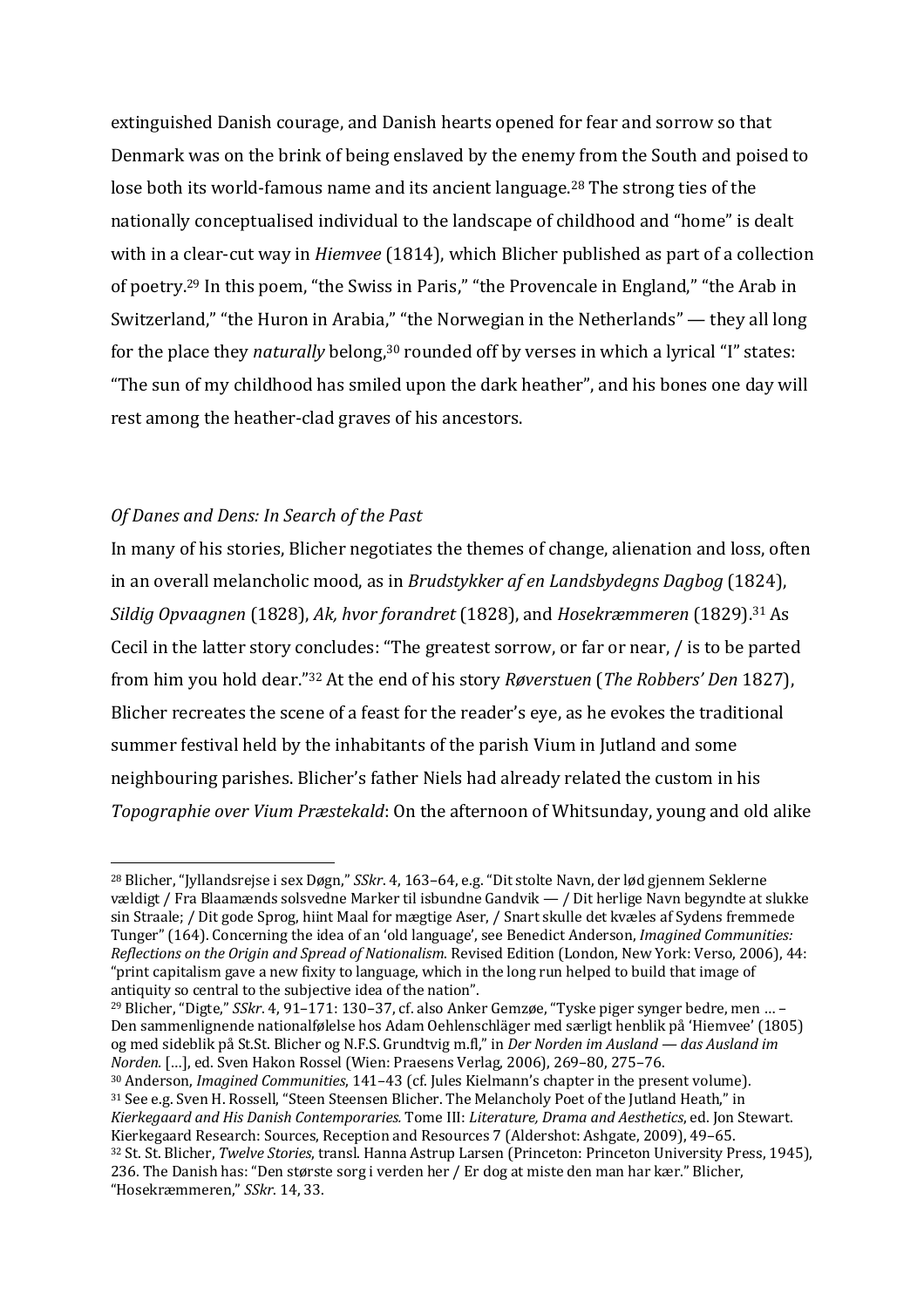gather in a clearing in the forest  $-$  the horse pasture  $-$  and enjoy themselves with music, singing and dancing until the evening. In *Røverstuen*, the feast is described and then turned into a harmonious tableau: Ten years after the main plot has played out, one sees former adversaries at peace with each other, differences in social class no longer matter, a stranger of Hungarian descent has settled permanently in the village, has married a local bride and is well-integrated. The former poacher Black Mads, now a ranger, sits side by side with the gamekeeper; the owner of an estate, who had disowned his daughter ten years prior after she had eloped with her lover, takes a stroll together with that very daughter, her husband and their children.<sup>33</sup>

With this countryside idyll, Blicher elaborates his own nostalgic Utopia, an idealized childhood memory<sup>34</sup> — here, there is no vision for the future that takes into account the real problems of his time. Nobody is missing. Nothing challenges the mostly homogenous community, neither internal tensions of a private or social nature nor any other intervention from the outside. In addition, the social external boundaries of the local community converge in a striking way to the spatial ones, that is, the edges of the clearing. Thus, the community is defined by nature.

When compared to Blicher's own characterization of the Himmelbjerg festival of 1839 in a newspaper article, it becomes clear that the final idyllic tableau in *Røverstuen* conjures up the image of an ideal community, or society. Blichers eyewitness report of the festival reads as follows:

*Here*, joy was not an imagination, and hope not a dream. — Here, no class difference could be observed  $-$  not even in clothing  $-$  all was citizen, male and female. He, who has rank and titles for daily use, had on this true folk festival no other than *Dane* [...]. In this — mostly, one says *mixed*, but I call this *uniform* congregation, there was not the slightest disorder, [...] and not one ambiguous word or crooked expression was to be seen for the whole long, wonderful day. May it return every year for eternity! $35$ 

<sup>33</sup> Blicher, *Twelve Stories*, 118–19; cf. Blicher, "Røverstuen," *SSkr*. 10, 52–112, 108–112.

<sup>34</sup> Steffen Auring &al., *Dansk litteratur historie* 5: *Borgerlig enhedskultur* 1807-48 (København: Gyldendal, 21990), 440.

<sup>&</sup>lt;sup>35</sup> My translation. — "[...] *her* var Glæden ingen Indbildning og Haabet ingen Drøm. - Her saaes ingen Standsforskjæl — ei engang i Klæderne — Alt var Borger — og Borgerinde. Den, der til daglig Brug har Rang og Titler, havde paa denne sande Folkefest ingen anden end '*Dannemand'* [...]. Der var i denne ellers siger Man '*blandede'*, men herom siger jeg '*eensformige'* — Forsamling ikke den ringeste Uorden, [...]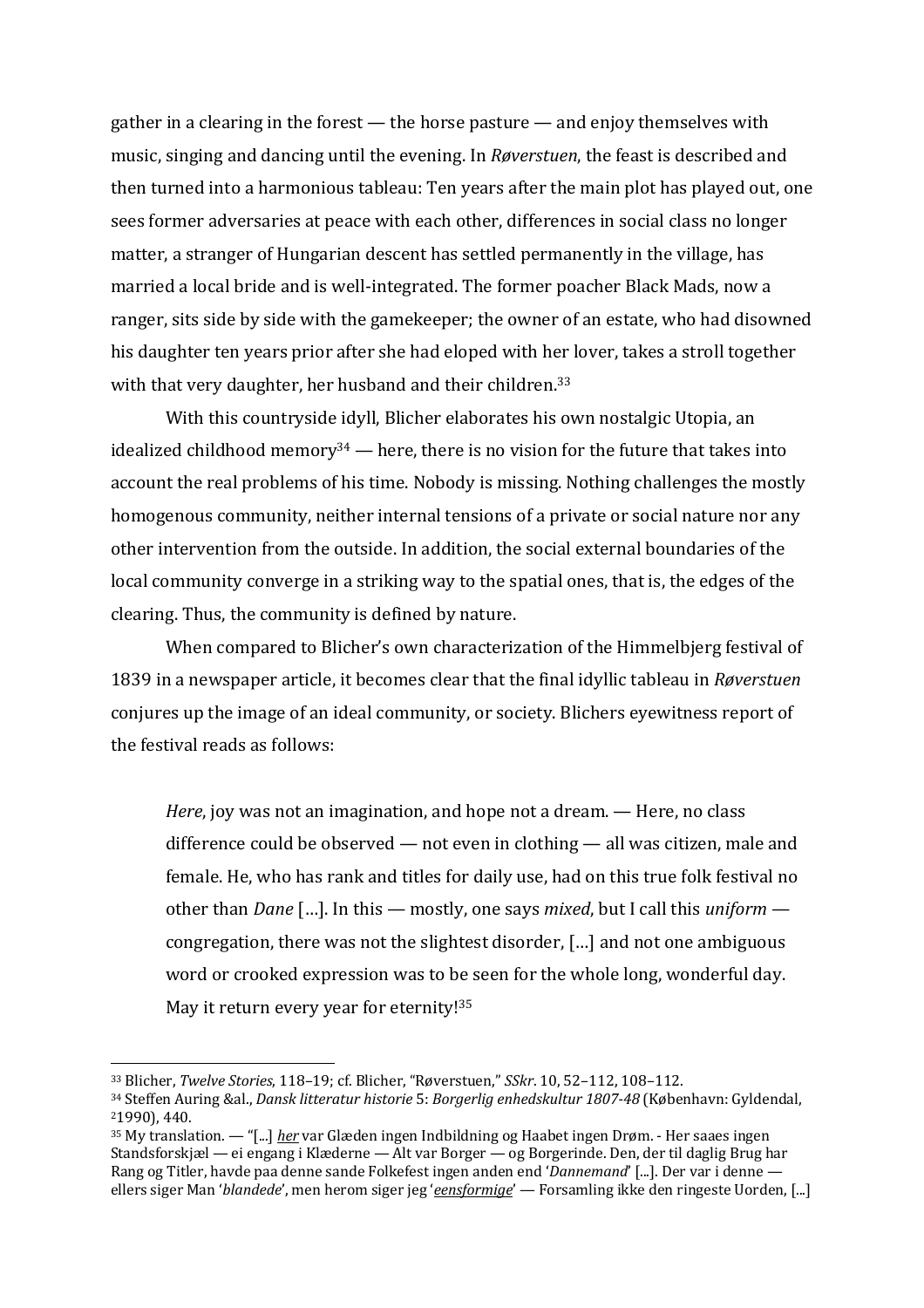It is fair to assume that this eyewitness report is to be understood as an expression of Blicher's wishful thinking rather than as an objective factual account, $36$  and the eternal perspective of his wish links it even more closely to the Whitsun festival which he portrays as being as eternal as the cycles of nature (see below). The longing for social harmony and reliability, which shines through, is quite understandable: Already the core of the idyll, the summer festival of a stable local community, the members of which are firmly tied to that place, belongs to the past after Bernstorff's reforms and the lifting of the residential obligation for the peasants, $37$  which led to greater mobility and progress. What was lost were the positive aspects of a rather fixed and immovable society, the comforting predictability of life in a local community, the feeling of belonging and stable traditions. When Blicher writes: "Every year, on the afternoon of Whitsunday", he thinks of traditions reaching far back in time and deeply rooted in nature, as becomes clear shortly afterwards:

You are in the horse pasture. This is the vespers of Whitsunday in Lysgaard district, the day of homage to beautiful and ever-young Nature, the levee of the forest, the triumph of summer. Thus it is celebrated till the sun goes down, and the forest is once more left to the birds and animals that have been for a time frightened away. Formerly only the peasants in the two or three nearest parishes assembled here. But the innocent, joyous feast itself is surely an old custom, perhaps as old as the forest itself.<sup>38</sup>

For once, the Ossianic landscape is replaced by a bright and sunlit Danish *locus amoenus*, a vibrant, lively and colourful earthly paradise (cf. Peter Nørgaard Larsen's chapter in

 $37$  Cf. Uffe Østergaard, "The Nation as Event: The Dissolution of the Oldenburg Monarchy and Grundtvig's Nationalism," in *Building the Nation: N.F.S. Grundtvig and Danish National Identity*, ed. John A. Hall, Ove Korsgaard, and Ove K. Pedersen (Montreal & Kingston, Ithaca: MOUP, 2015), 110-33, 112-13.

og ikke et tvetydigt Ord, eller en skjæv Mine at mærke den hele lange, herlige Dag. Den komme igjen hvert evige Aar!" — Blicher, "Den første Folkefest paa Himmelbjerget," *SSkr.* 23, 171.

<sup>36</sup> Knud Sørensen: *St. St. Blicher: Digter og samfundsborger* (København: Gydendal, 1985), 217.

<sup>38</sup> Blicher, *Twelve Stories*, 119; cf. Blicher, "Røverstuen," *SSkr*. 10, 109: "Du er i Hestehaven. Dette er Pintsefestens Aftensang i Lysgaard Herred, den skjønne, evig unge Naturs Hyldingsdag, Skovens Courdag, Sommerens Triumph. Saaledes fejres den nu til Solen daler, og Skoven atter overlades til de forjagede Fugle og Dyr; men tilforn samledes her kun de to eller tre nærmeste Sognes Almue. Dog er denne uskyldige Glædesfest sikkerlig en gammel Skik, og ligealdrende med Skoven selv."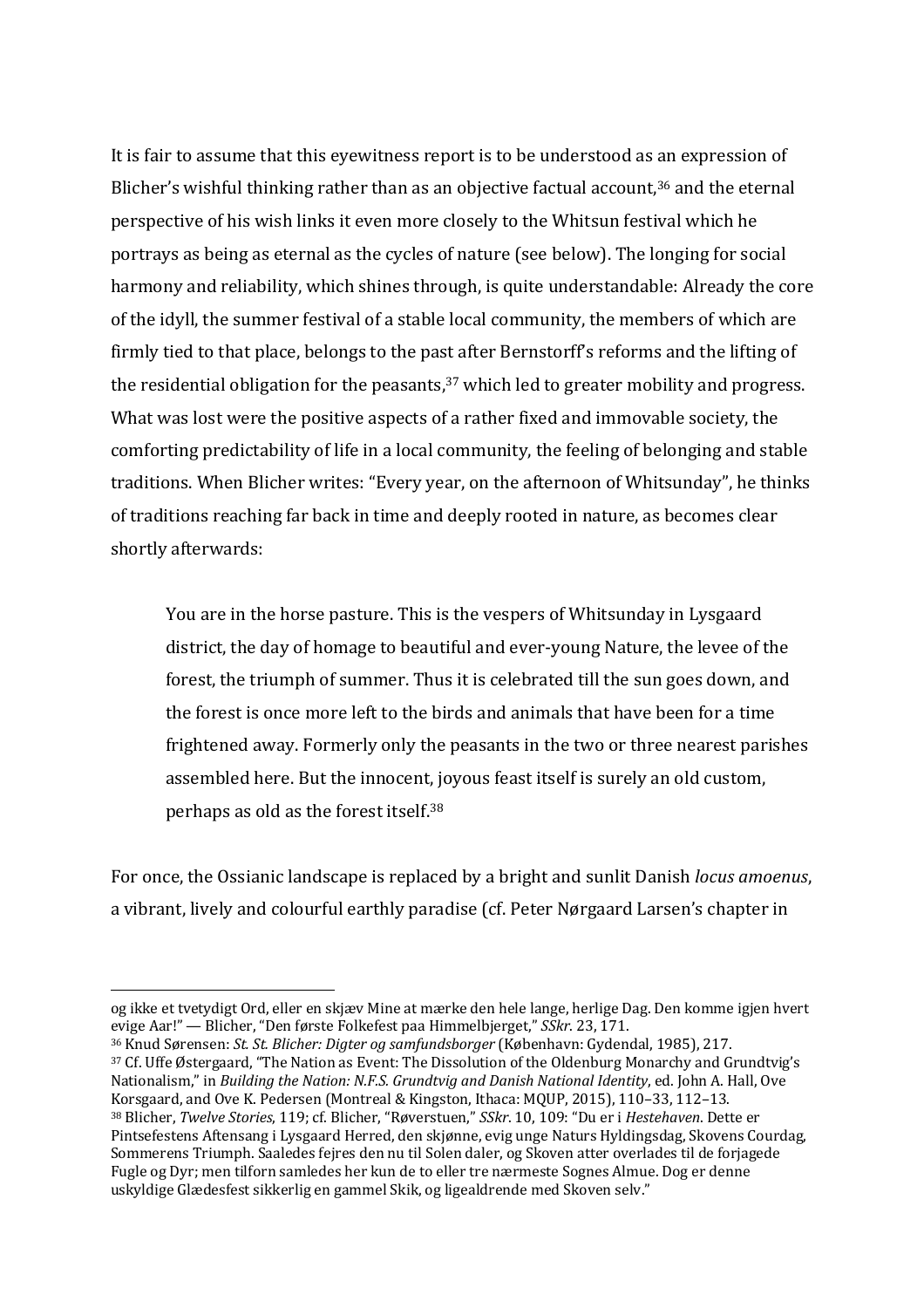the present volume).<sup>39</sup> But Blicher would not be Blicher if he didn't add a coda in a minor key, i.e. a return to the melancholic lament of loss and forgetting, the breaking up of what belonged together and the distortion of tradition, as he ends his story by reconnecting it to its topographic beginning:

And so the story is at an end. Several generations lie between it and us. Bells have rung and hymns been sung over many of their descendants since the persons I have written about went to rest. Both the old squire and the young master have long since been forgotten, and no one knows anything about Black Mads. The manor has often changed hands, the land has been sold and divided. Only the robbers' den lives on in a dark and confused tradition. In the great heath, miles west of Karup river, there are some heather-grown hills which are still called, and always will be called by that sinister name. But no one remembers that it was once a refuge for tender and faithful love, a heaven under the earth. $40$ 

Moreover, in this scene he adds an element of religious teleological thought to the landscape and its elements as he charges the horse pasture and the robbers' den with religious symbolism: the gathering place for the community is visited by all who can see — "even the lame and the cripples  $\left[\ldots\right]$  must at least once a year enjoy the forest newly in leaf and bring home a light green beech bough—like Noah's dove—to the dark dwelling which is often a Noah's ark in miniature," $41$  and the den, in which the lovers hid, was to them "a heaven under the earth". Thus, Blicher gives us his ideal of the Danish nation in a nutshell, people and land, history and tradition all united under the beech tree  $-$  and then again, in contrast, the rough landscape of the great heath as an archive of a lost

<sup>39</sup> As for the perception of these types of landscape, their representation in art and their relation, see ch. 2.5 in Wolf Gerhard Schmidt, *>Homer des Nordens« und >Mutter der Romantik«: James Macphersons* Ossian *und seine Rezeption in der deutschsprachigen Literatur* (Berlin, New York: de Gruyter, 2003), vol. 1, 132– 151.

<sup>&</sup>lt;sup>40</sup> Blicher, *Twelve Stories*, 121; cf. Blicher, "Røverstuen," *SSkr*. 10, 112: "Og saa er da Historien reent ude. Flere Menneskealdre ligge mellem den og os. Der er ringet og sunget over adskillige Slægter, siden de omskrevne Personer gik til Hvile. Baade den gamle og den unge Herre ere forlængst glemte der i Egnen, og sorte Mads veed nu Ingen mere af at sige. Gaarden har ofte skiftet Ejermænd; Godset er frasolgt og adsplittet. Kun om Røyerstuen har et mørkt og forvirret Sagn holdt sig vedlige. I den store Hede, en Halymiilsvej Vesten for Karup Aae, ligge nogle Lynghøje, som endnu bære og stedse ville bære hiint skumle Navn; men Ingen tænker paa, at der engang har været et Fristed for øm og trofast Kjærlighed [, en Himmel under Jorden]." The last words do not appear in the first edition and *SSkr*.

<sup>&</sup>lt;sup>41</sup> Blicher, *Twelve Stories*, 118; cf. Blicher, "Røverstuen," *SSkr.* 10, 108: "Halte og Krøblinger [...] maae dog een Gang om Aaret forlyste sig i den nys udsprungne Skov, og hjembringe en lysgrøn Bøgeqvist — som Noahs Due fordum — til den mørke Vaaning, ofte en Noahs Ark i det mindre."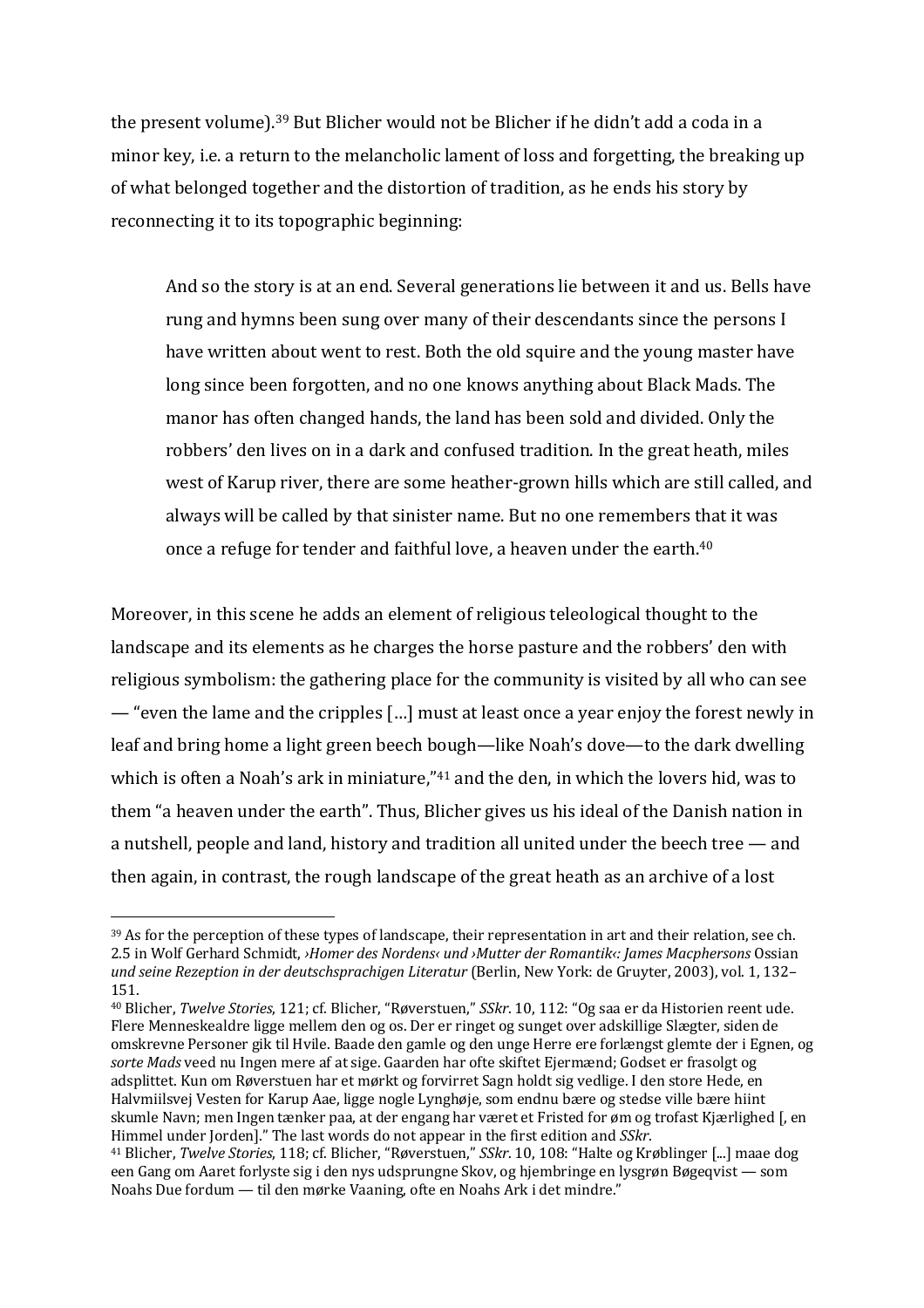past. The lovers' hideaway looks very much like a genre painting, with walls of large stones, a log ceiling, some furniture, and in the middle, the family of the *de facto* most honest, helpful and generous poacher Mads with the mother knitting a stocking, three children in a bed, and their friend Renard Foxtail at the table. Mads says about their modest home: "Renard thinks it may have been a robbers' den once upon a time, but it may have been a burial mound, for we found some black pots with ashes and bones in them<sup>"42</sup>

The heather with the ancient burial mound connects with the beginning of the story, which opens with a panorama over the islands of Denmark and then zooms in on the gentle landscape of the islands and finally pans over to Jutland:

the farther inland we get the more the landscape changes: the valleys become deeper, the hills more precipitous; the forests look older and more decrepit; many a rush-grown bog, many a bit of ground covered with low heather, great rocks on the high backs of the fields [...].

When at last we reach the backbone of Jutland, immense flat plains are spread out before our eyes; at first they are strewn with grave-mounds, but gradually the number is lessened, which would indicate that this region was never cultivated in olden times.<sup>43</sup>

### Fig. 3 KMS355

"A View towards Himmelbierget, Jutland, Evening," Dankvart Dreyer (1838), National Gallery of Denmark

Thus, the landscape is far more than just a framing element or a stage for the events, it resembles, precisely as Gaskill pointed out in the earlier quoted passage,<sup>44</sup> the general characteristics of the Ossianic landscape, and end in itself, the action itself, and the

<sup>&</sup>lt;sup>42</sup> Blicher, *Twelve Stories*, 116; in the Danish original, Renard's name is Mikkel, as the translator has kept the fox's traditional name in beast epic and fable. Cf. Blicher, "Røverstuen," *SSkr*. 10, 105: "*Mikkel* mener, det har været en Røverstue i gamle Dage; men kanskee har det ogsaa været en Kjæmpebegravelse, for her stod et Par sorte Potter med Aske og Been i."

<sup>&</sup>lt;sup>43</sup> Blicher, *Twelve Stories*, 79–80; cf. Blicher, "Røverstuen," *SSkr*. 10, 53–54: "Men jo længere Man nu kommer ind, jo mere forandres Egnen: Dalene blive dybere; Bakkerne brattere; Skovene see ældre og mere affældige ud; mangt sivgroet Kjær, mangen med kort Lyng bevoxet Jordplet; store Stene paa de højryggede Agre [...]. Naaer Man omsider Rygningen af Jylland, udbreder sig for Øjet de uhyre, flade Heder, i Førstningen bestrøede med Gravhøje, hvis Antal dog stedse aftager, saa at Man med Rimelighed kan formode, at denne Strækning aldrig tilforn har været opdyrket."

<sup>&</sup>lt;sup>44</sup> Gaskill, "Introduction," 5-6.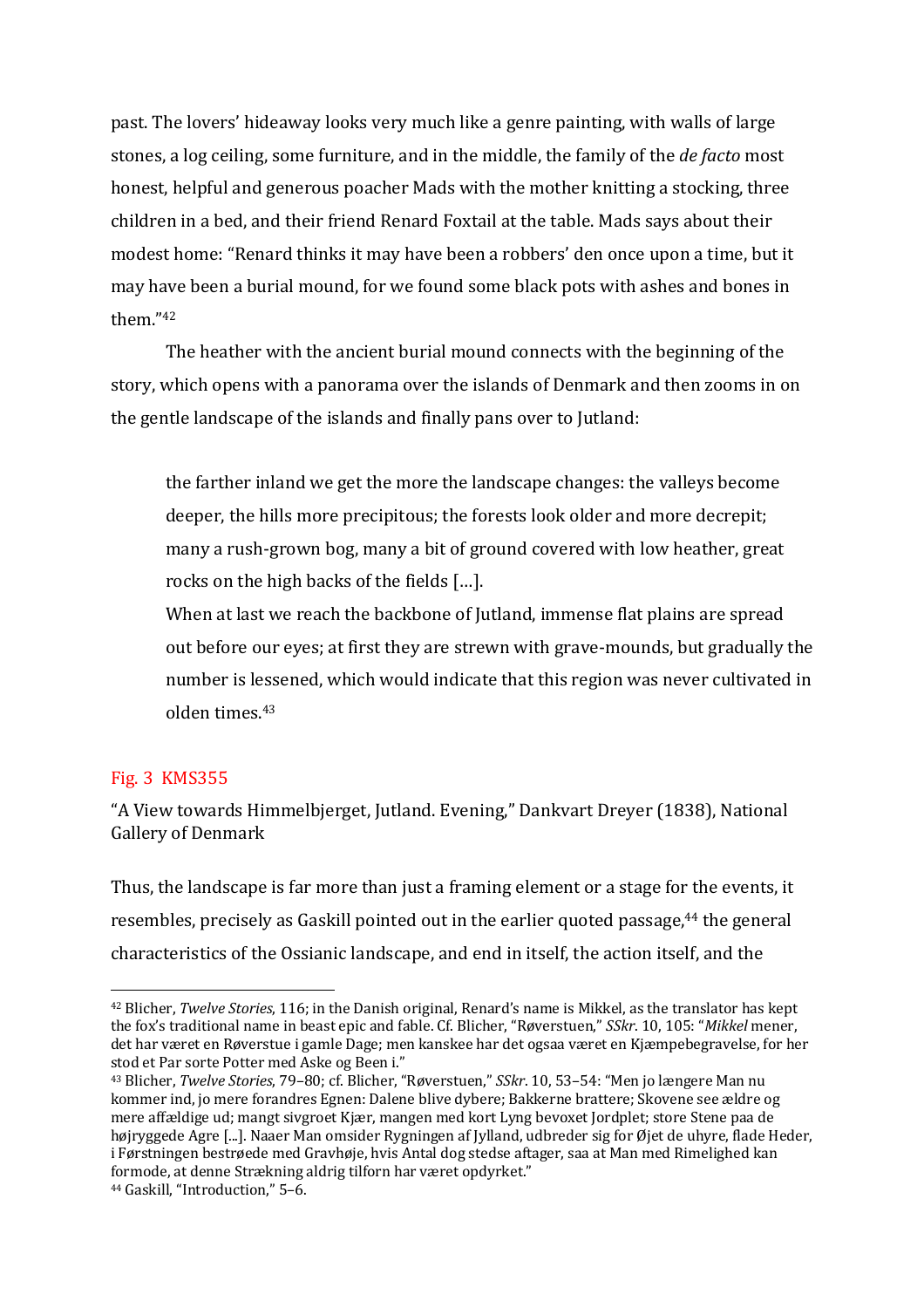characters themselves. The poacher Mads pops up as an "apparition" and an elemental force of nature as he comes riding on a stag "like a storm"  $-$  or one might say, like a master of animals in ancient myth.<sup>45</sup> The connection to the elements is strengthened by him doing several tricks with fire in the course of the story, also in addition to setting the heather on fire, when required in order to ensure an escape. He and his family live literally inside the earth, i.e. the burial mound from and into which he appears and disappears. All in all, the poacher is portrayed almost as the genius or spirit of the land. This means that he figures as a parallel to the characterization of the Celts in Blicher's "Fortale" til Ossians Digte.<sup>46</sup> The stratigraphy of the physical nature with its explicitly addressed elements such as the sea-level from which the islands have risen, the den or grave-mound, the plains and hills and the heaven above is paralleled and intimately connected with a horizontally layered complex of culture and time. Prehistory is dug out and brought to light by the poachers, symbolized by the burial mound itself and the grave goods they found. The poachers show an archetypical way of life close to nature and completely dependent on the wildlife of the heather-grown plains. After the individual stories are told, there is another layer, that is, the summer festival ten years after the events, and in the last paragraph, the narrator lets the stories glide into the mists of oblivion, separated from "us" by several generations. Bells and hymns as well as the references "Noah's ark" and the "heaven under earth" point to an overarching time frame: Biblical time and salvation.

The land forms the people and partly their character, *Røverstuen* says of the great heath: "No hedges, no rows of willows make division between man and man; one might think that all was held in common."<sup>47</sup> The individual stories within *Røverstuen* create the impression of a collective novel. In this way, the spatial and temporal elements form the chronotope of Blicher's short novels, one key element being the ever-present retrospective gaze into the past.

*The Loss of Identity and the National Character*

<sup>&</sup>lt;sup>45</sup> Blicher, *Twelve Stories*, 80-81; cf. Blicher, "Røverstuen," *SSkr.* 10, 55.

<sup>&</sup>lt;sup>46</sup> *Ossians Digte*, "Fortale," transl. Blicher, *SSkr.* 1, 4-5.

<sup>&</sup>lt;sup>47</sup> Blicher, *Twelve Stories*, 80; cf. Blicher, "Røverstuen," *SSkr.* 10, 53: "Intet Markhegn, ingen Pileplantning gjør mere Skjæl mellem Mand og Mand; Man skulde troe, at Alt endnu var i Fællekskab."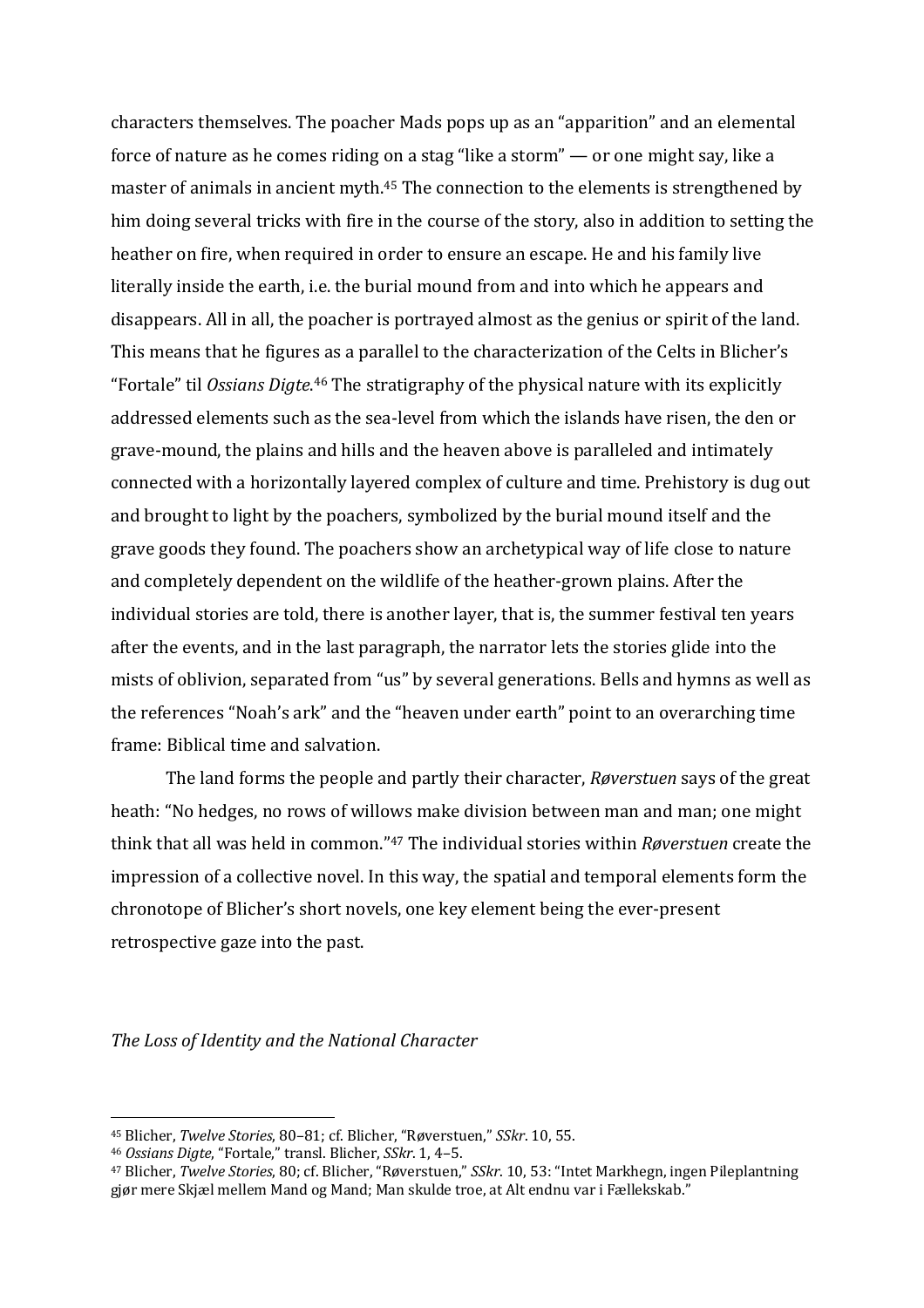Both in the idyll at the end of the story *Røverstuen* and the report on the first Himmelbjerg festival, Blicher conjures the image of a community of Danes where the differences and borders are obliterated  $-$  including the mostly uniform clothing. This aspect is to be viewed in the light of his revolutionary propaganda for a Danish national costume which goes back at least to the year 1816 (see below).<sup>48</sup> Ideas like this one were a reaction to the national identity crisis after the loss of Norway in the aftermath of the Napoleonic wars, and one of the more exotic attempts to deal with the far-reaching impacts of that national trauma. Suddenly, the Danish realm was reduced to that of a smaller European middle-sized power, which triggered Denmark's need to redefine and reassure itself in this new situation. The status was a driver behind the ideological shift from a patriotic stance towards a national attitude toward the state.

A specific identity of the Danish-speaking citizens within the Danish realm developed gradually from the middle of the eighteenth century and onwards, and this process gained momentum after the 16-month period of Struensee-rule (1770–1772) that worked as a catalyser within the transformation of the patriotic self-perception towards a more nationalist self-conception of the Danish population.<sup>49</sup> Less than twenty years later, the national confrontation under the "German Feud" ("Tyskerfejden", 1789-90),<sup>50</sup> directed against the German-speaking fellow citizens of the multicultural realm, was triggered by a wave of urban middle-class excitement about the French revolution and the prevailing irritation about the political, societal and cultural influence of the "Germans" among the Danish citizens who felt side-lined by them. The increasing anti-Germanism and the construction of a bourgeois Danish identity were both a way of legitimizing the claim of acquiring greater political influence and equal economic

<sup>49</sup> Cf. Ole Feldbæk and Vibeke Winge, "Tyskerfejden 1789-1790. Den første nationale konfrontation," *Dansk Identitetshistorie* vol. 2, passim; Anne-Bit Gerecke, *Transkulturalität als literarisches Programm: Heinrich Wilhelm von Gerstenbergs Poetik und Poesie*. Palaestra 317 (Göttingen: Vandenhoeck & Ruprecht, 2002), 54–62; Nikolaj Bijleveld, "Germans making Danes: Germans and the German Language in Copenhagen and the Construction of Danish Culture 1750-1880," *Battles and Borders: Perspectives on Cultural Transmission and Literature in Minor Language Areas*, ed. Petra Broomans &al., Studies on cultural transfer and transmission 7 (Groningen: Barkhuis Publishing, 2015), 47-51.

<sup>&</sup>lt;sup>48</sup> Cf. Björn von Törne, *Zwischen Lovalität und Servilität: Steen Steensen Blichers politische Publizistik und ihre Voraussetzungen*. Skandinavistische Studien 12 (Neumünster: Wachholtz, 1980), 66.

 $50$  By the contemporaries, it went under "Holger Feud" as it was sparked off by the criticism of the opera *Holger Danske* by Jens Baggesen (libretto) and F. L. Ae. Kunzen (music) after it was first performed in 1789. Baggesen had adapted Chr. M. Wieland's *Oberon* and replaced the hero Hüon de Bordeaux by Ogier le Danois (Holger Danske), the opera was criticized for its eroticism, e.g. by Knud Lyhne Rahbek who condemned it for the "sissifying" effect it would have on the nation and for its "poisoning" of the national character, cf. Anna Sandberg, "Die 'Holger-Danske'-Oper 1789: Kosmopolitismus und Körperlichkeit," Kosmopolitismus und Körperlichkeit im europäischen Theater des 18. Jahrhunderts, eds. Katharina Müller and Stephan Michael Schröder (München: Herbert Utz, 2016), 213-14.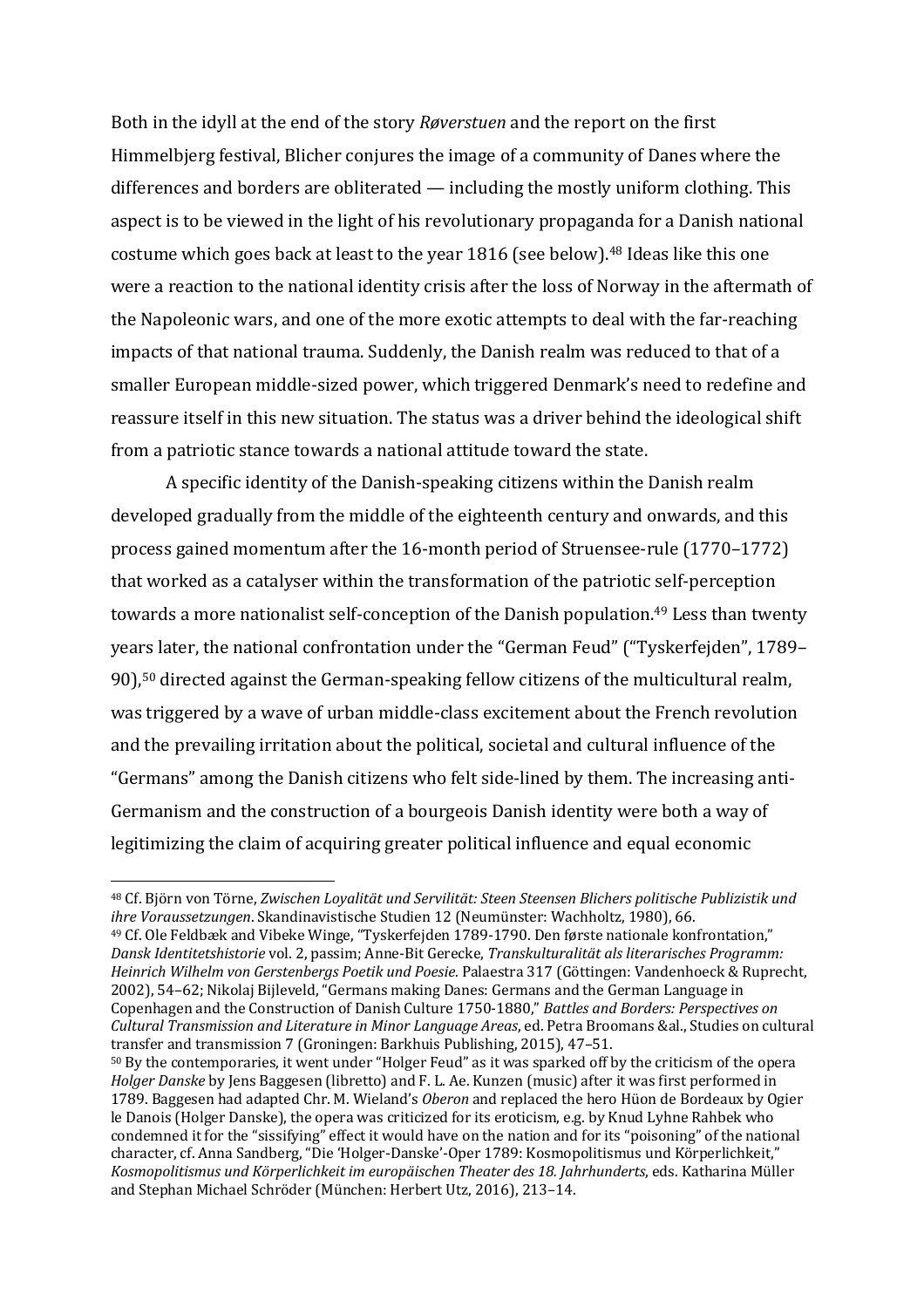opportunities. Anne-Bit Gerecke argues that this construction is the expression of unfulfilled emotional needs, an "emotional vacuum" resulting from an enlightened focus on reason and the accompanying gradual secularization.<sup>51</sup>

By the 1830s, when Blicher steps up his criticism of foreign cultural influence, the situation had changed substantially, as perceptions of a threat and anti-German sentiments had been additionally charged by the experience of catastrophic events during the Napoleonic wars, especially the seven-year period of 1807–1814. In search for a scapegoat after the national bankruptcy in 1813, the writer Thomas Thaarup turned against the Jews, whom he accused of having pulled strings, and this sparked a literary feud between antisemitic and moderate voices ("Jødefejden").<sup>52</sup> Blicher participates in the debate on the moderate side and writes his first political article, *Bør Jøderne taales i Staten?* (1813), followed by another, considerably longer article, Bedømmelse over Skrivtet Moses og Jesus the same year.<sup>53</sup> In this debate, Blicher adopts a pro-integrational position and argues for enhanced rights for Jews in the state and the permission to choose professions from which they had been excluded up until this point. His argument fits in a line of argumentation where general flaws are attributed to the Jews as a people, but these are interpreted in the light of their difficult situation, as they are excluded from the society in many ways. The flaws would be mitigated, if not vanish completely, if they were allowed to participate in society with rights equal to those of the other citizens, while they now live in "a segregated community" and it is "to a lesser degree seen to their education".<sup>54</sup>

One of the interesting aspects in Blicher's article is that he defends the Jews against the accusation of being non-national by stating that, to the contrary, "they keep being a nation" in spite of centuries of diaspora, persecution and all the other forms of suppression and hardship. In Blicher's view, the basis for the Jews still being a nation is that they have maintained their national character  $-$  "and what is attacked? Their

<sup>51</sup> Anne-Bit Gerecke, *Transkulturalität als literarisches Programm: Heinrich Wilhelm von Gerstenbergs* Poetik und Poesie. Palaestra 317 (Göttingen: Vandenhoeck & Ruprecht, 2002), 59.

 $52$  Cf. Kjærgaard, "St. St. Blicher og jøderne," 51, see also note 3.

<sup>53</sup> Blicher, *SSkr*. 3, 26–33,34–90.

<sup>54</sup> Blicher, "Bedømmelse over Skrivtet Moses og Jesus", SSkr. 3, 89–90. Cf. Kjærgaard, "St. St. Blicher og jøderne," 52-53, and Katharina Bock, "Un-unheimliche Juden oder: Warum spukt es im Schloss? Steen Steensen Blichers Novelle über eine jüdische Familie in Jütland," in Beschreibungsversuche der *Judenfeindschaft II: Antisemitismus in Text und Bild- zwischen Kritik, Reflexion und Ambivalenz, eds. Hans-*Joachim Hahn and Olaf Kistenmacher, 83-107. Europäisch-jüdische Studien. Beiträge 37 (Berlin and Boston: de Gruyter, 2019).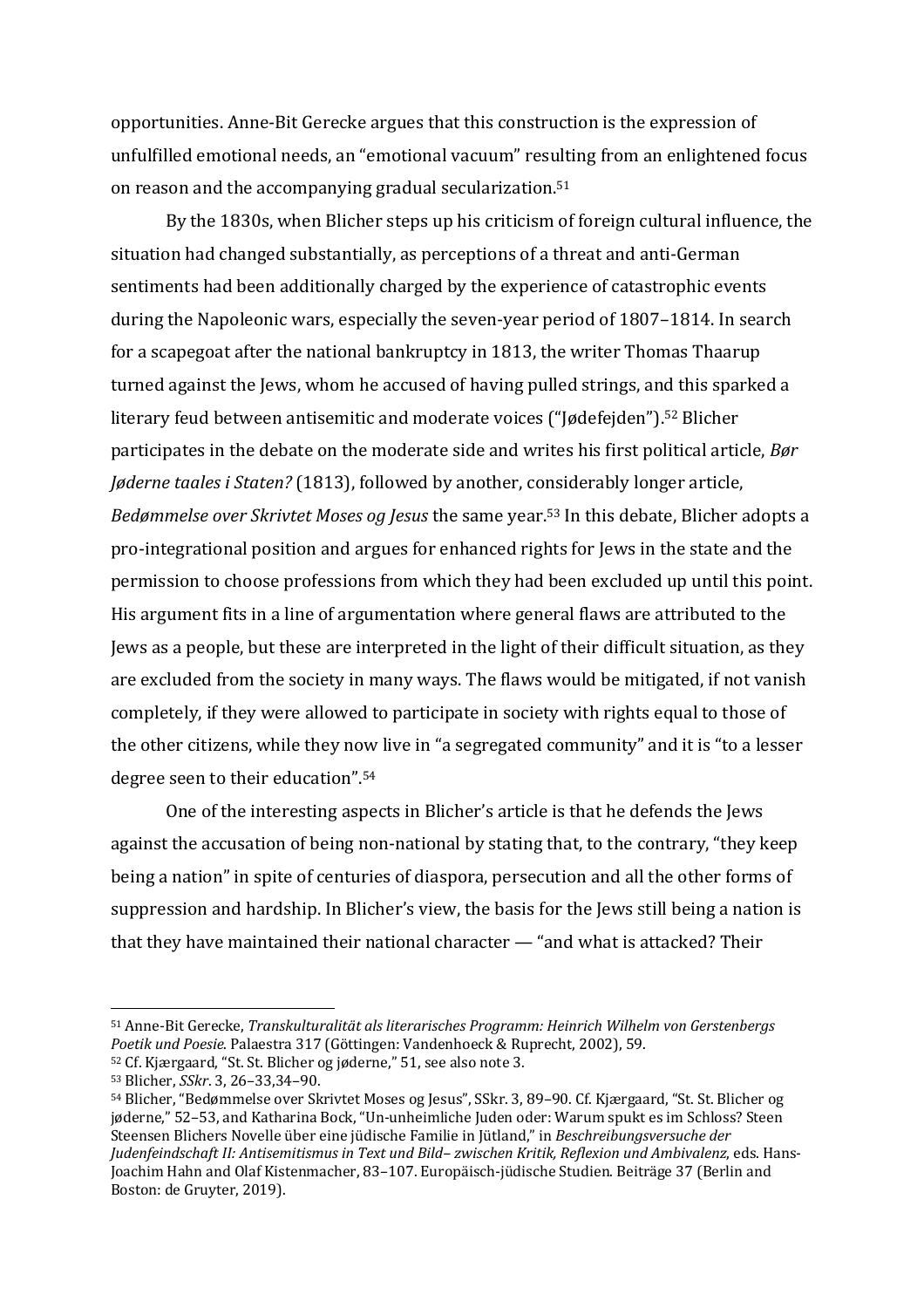national character."<sup>55</sup> Others, by contrast, have lost it: "All other peoples, when they were defeated, have lost their religion, or language, or character, or all of these together. The Jews have kept everything, apart from their native country." These lines are as much about the Jews as they are about the Danish majority  $-$  the true danger for a people lies in losing its national character, and thus ceasing to exist.

Here and on other issues. Blicher's attitudes and ideas oscillate between 'civic' and 'ethnic' conceptions of the nation, of citizenship, of common culture. Kjærgaard has pointed to this paradox: Blicher demands throughout his works that the individual 'ethnic' groups of the realm respect each other, he makes an argument for giving the Jews rights as fellow human beings — and yet, just few years later, he advocates complete elimination of the "natmænd", literally 'people of the night', that is, travellers including Roma, beggars, migrant workers, criminals and other indigent people whom Blicher deals with as if they were a nation. His suggestions are chillingly radical  $-$  he clearly states that they must not be killed; however, he does not hesitate to discuss camps and confined areas, and the removal of the children from their parents. In short, he applies a farmer's conception of breeding (breeding out what is unwanted; keeping the "natmænd" from having children) and recommends a biopolitical policy to get rid of them completely in the course of 40 years.<sup>56</sup>

Directly before the above quoted lines of *Danmarks nærværende Tilstand* in which Blicher relates the catastrophic events in years  $1807-1814$ , he paints the brightest picture of what was lost:

Before 1807, Denmark had been lifted up to a level of Culture and Prosperity which had to arouse all foreigners' admiration and the envy of many. The sciences, arts, trade, industry, agriculture were blooming under the aegis of wise laws and a mild government in such splendid way, that the Golden Age as invented by the poets seemed to rise in reality, and the Saturnian period indeed to return to Denmark.<sup>57</sup>

 $55$  "og hvad er det egentlig man angriber? Deres Nationalcharakter." — Blicher, "Bør Jøderne taales i Staten?." *SSkr*. 3, 28.

<sup>56</sup> Cf. Kjærgaard, "St. St. Blicher og jøderne," 61–63.

 $57$  My translation. — "Før 1807 var Danmark hævet til et Trin af Cultur og Velstand, som maatte opvække alle Fremmedes Beundring og Manges Misundelse. Videnskaber, Kunster, Handel, Industrie, Agerdyrkning blomstrede under vise Loves og en mild Regjerings Ægide saa herligt, at Digternes fabulerede Guldalder syntes at vorde til i Virkeligheden, og den saturniske Periode for Alvor at være vendt tilbage i Danmark." — Blicher, "Danmarks nærværende Tilstand," *SSkr*. 13, 179.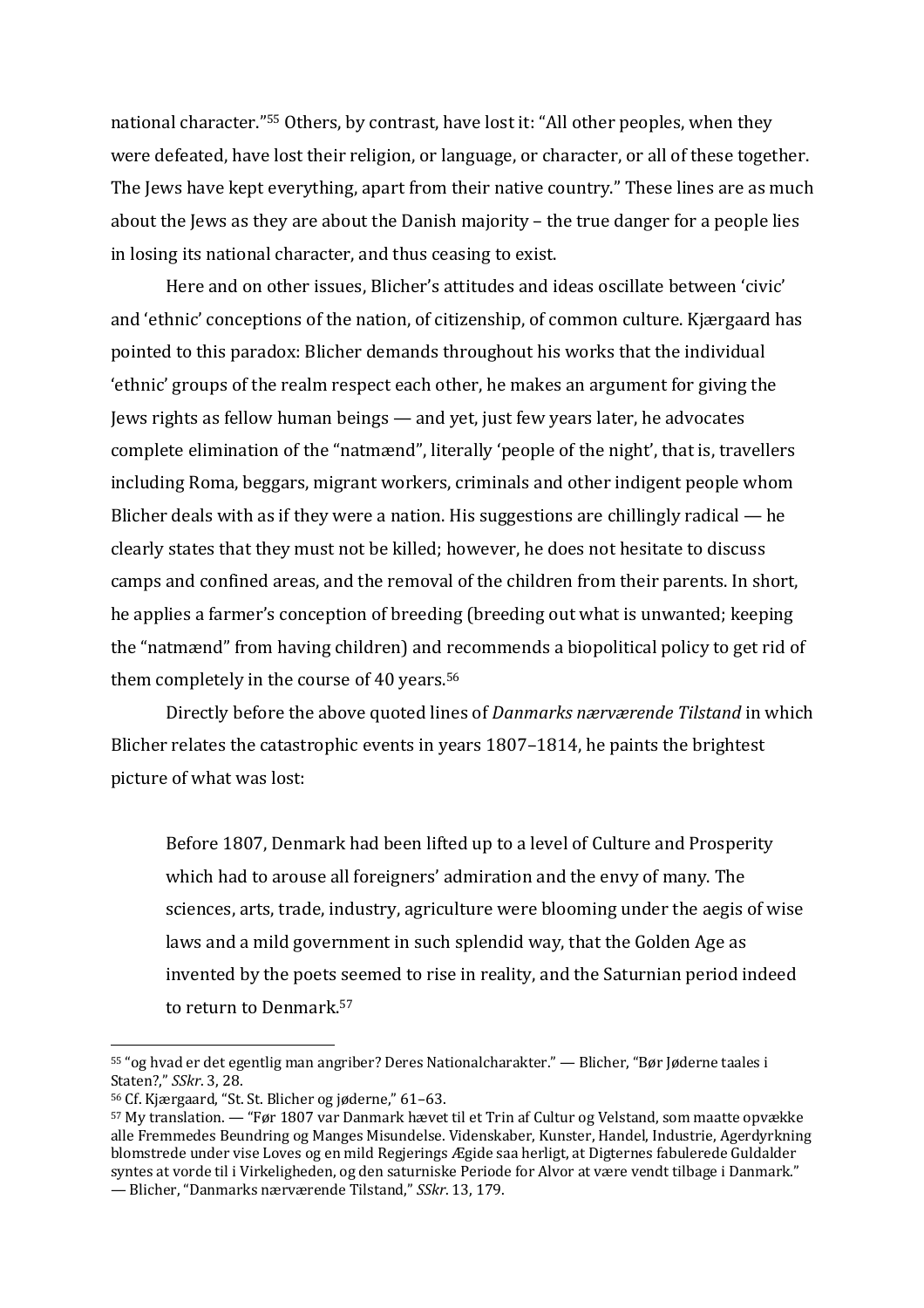In spite of this characterization being part of a panegyric booklet made for a royal wedding, it is not just hyperbolic praise of the pre-war state of the realm and, further on in the text, of the royal efforts to reestablish a well-functioning state, e.g. by a large-scale administration reform. Blicher inserts one of his basic convictions that is beyond pure rhethoric: If ranked directly, Blicher puts the values of national identity and tradition even above those of economic prosperity or military power  $-$  thus, he indicates that the loss of Norway was worse in terms of the separation of what belonged together due to the age-old similarity in the national character, than in terms of the economic or military consequences. 58

In *Danmarks nærværende Tilstand*, the Golden Age ("Guldalderen") is clearly referenced as a lost age, more precisely: as primeval and lost according to classical myth, and then as seemingly having returned up until 1807 and now, in the subsequent years, having been lost a second time  $-$  a structure of thought that resembled the overall structure of the most influential of all romantic Danish poems, Oehlenschlägers *Guldhornene* from 1802/03, with the significant difference that the downfall of Denmark addressed by Blicher is the result of envy, cunning and violence exerted by enemies from outside, and that in his panegyrics, he emphasizes the post-war achievements of the monarch. This parallel is additionally supported by the element of 'gold' in both names. One has to assume that Blicher was aware of it, as he himself uses it in a close stretto in his Description of Jylland: "I rather praise the Age of the Golden Horns, it was at least the Golden Age of the women."<sup>59</sup>

Blicher criticizes "foreign domination" as it leads to the loss of national identity, which he writes about in his article "Danskhed" ("Danishness") from 26 Nov 1838:

Long enough, far too long, it has been worked on the erasing of the old character. [...] Danish costume has been altered or cast down to the peasants. [...] [T]he great Danish mother tongue has been despised as the language of the plebs and

<sup>&</sup>lt;sup>58</sup> Cf. "[...] Sønderrivelsen af et Baand, der var mere dyrebart for sin Ælde, [...] det gjensidige Venskab, den Lighed i Sprog, Sæder og Tænkemaade [...], end vigtigt i oeconomisk eller militair Henseende," see above. — Blicher, "Danmarks nærværende Tilstand," *SSkr*. 13, 179.

 $59$  "Da priser jeg Guldhornenes Tid; den var, i det mindste Kvindernes Guldalder. — Vistnok kjendte disse hverken Kniplinger eller Blonder; vistnok bedækkede de deres skjønne Legemer med selvvævede Uldsærke, og selvsyede Skindklokker, men deres Omfavnelser frembragte Helte" — For Golden Horns, cf. e.g. Robert W. Rix, "'In darkness they grope:' Ancient Remains and Romanticism in Denmark," *European Romantic Review* 26 (2015): 435–51.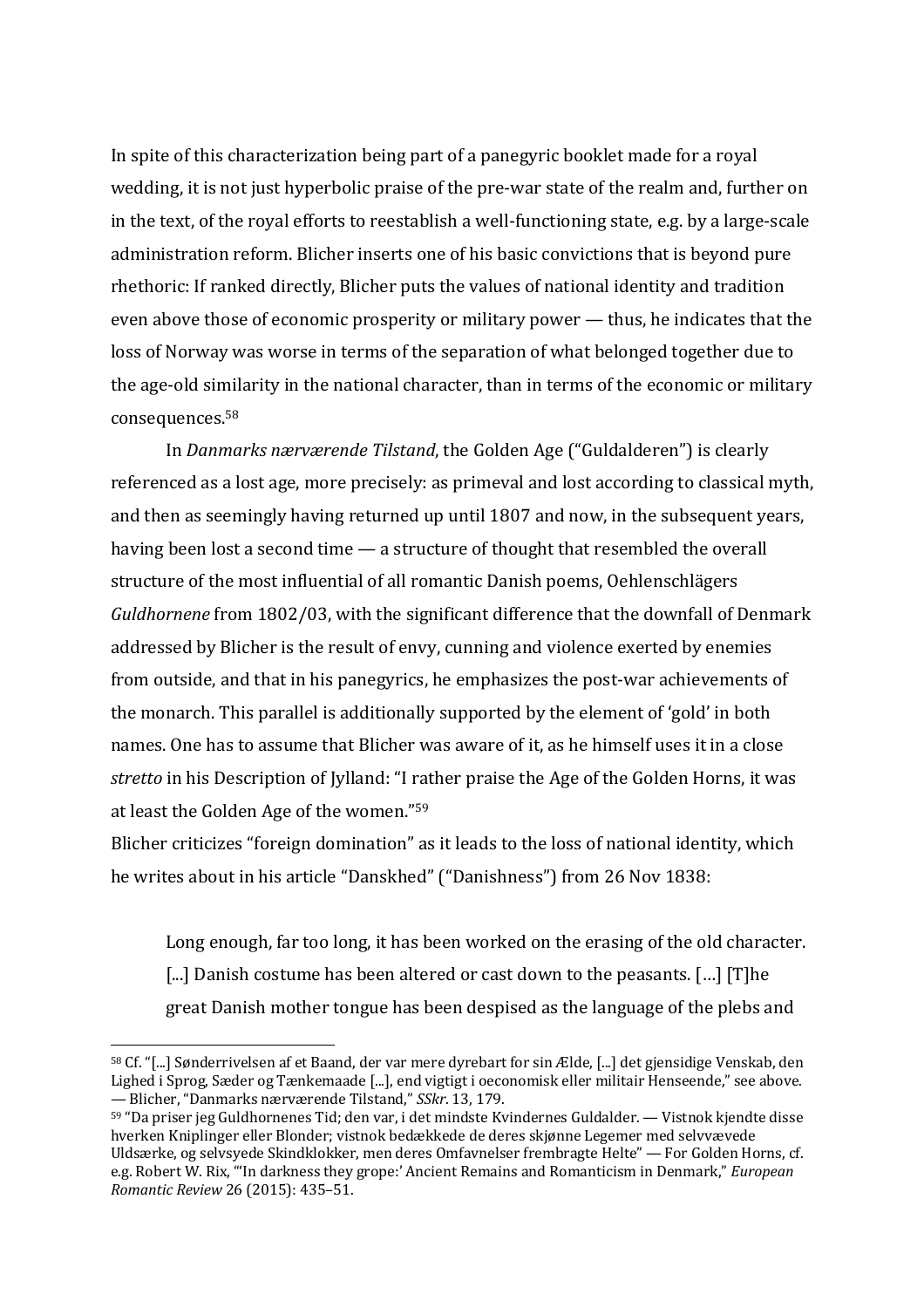has been cast, as the Danish costume, before the commoners and servants. One 'spreche-d' German and 'parler-d' French. [...] Even our games and amusements had to be exchanged. We do not even know our dances from old times any more — perhaps the Faroese ones belong to them; but we have had *Polish* dances, German waltzes, French dances, English dances, Scottish dances. [...] [W]e are other nations' monkeys — human monkeys. $60$ 

As this polemical stance shows, Blicher views language, mentality, costume, mores and customs, and last but not least history and literature as belonging to a people in an essential way. Therefore, they have to be preserved, and he declares that returning to them is progress.<sup>61</sup> This preservation also contains the active collection of folklore and heritage, even abroad in the former territories of the Danelaw, if one has reason to believe there would still be traces of it.<sup>62</sup>

Criteria used to define one's own nation can *ex negativo* be used to identify the foreign, the threatening other. In his journal articles, Blicher takes up the issue of garb and national costume several times (cf. Kielmann's chapter in the present volume), and his ideas go back at least to 1816 when he concluded an article otherwise devoted to the economics of keeping sheep with the wish, that "we one day, *dressed in Danish national* costume of Danish wool, could do without foreign countries products, and [without having tol *pay them*."<sup>63</sup> In an article in *Jyllandsposten* dated 22 Oct 1838 and published shortly before the above quoted piece on Danishness, Blicher writes that he would like to be able to distinguish a Dane from a foreigner already at first sight, by their dress. In the city, he says, one sees foreign people: "We do not know, whether they are Frenchmen or

 $60$  My translation. — "Længe nok, altfor længe er der arbejdet paa at udslette det gamle Præg. [...] Dansk Dragt blev omskaaren, eller hensmidt til Bonden. [...] det danske herlige Modersmaal foragtedes som Pøbelsprog, og henslængtes, ligesom de danske Klædemon, til Almuen og Tjenestefolk. Man sprekkede tydsk og parlerede fransk [...]. Endogsaa vore Lege og Forlystelser skulde ombyttes med fremmede. Vi kjende ej engang mere vore Oldtids-Dandse — maaskee den færøiske hører til disse; men vi have havt polske Dandse, tydske Valtser, franske Dandse, engelske Dandse, scotske Dandse. [...] vi ere andre Nationers Abekatte — menneskelige Abekatte [...]." — Blicher, "Danskhed," *SSkr.* 21, 190-91. <sup>61</sup> Blicher, "Danskhed," *SSkr*. 21, 191–92.

 $62$  Cf. Blicher's letter to the king from December 1845 in which he asks for a travel grant to visit Richard Cleasby and collect remnants of Danish lore in Westmoreland, "here unknown and perhaps soon vanishing"— Blicher, "No. 372", *SSkr*. 32, 177-79, and his advertisement in *Randers avis* from 29.04.1846 where he addresses the public for funding, see Blicher, "Westmoreland", *SSkr*. 30, 116-17, 258. 63 "[...] til vi engang, *iførte dansk Nationaldragt af dansk Uld, kunne undvære fremmede landes produkter, eller betale disse."'* - Blicher, "Faarefolding," *SSkr.* 4, 113.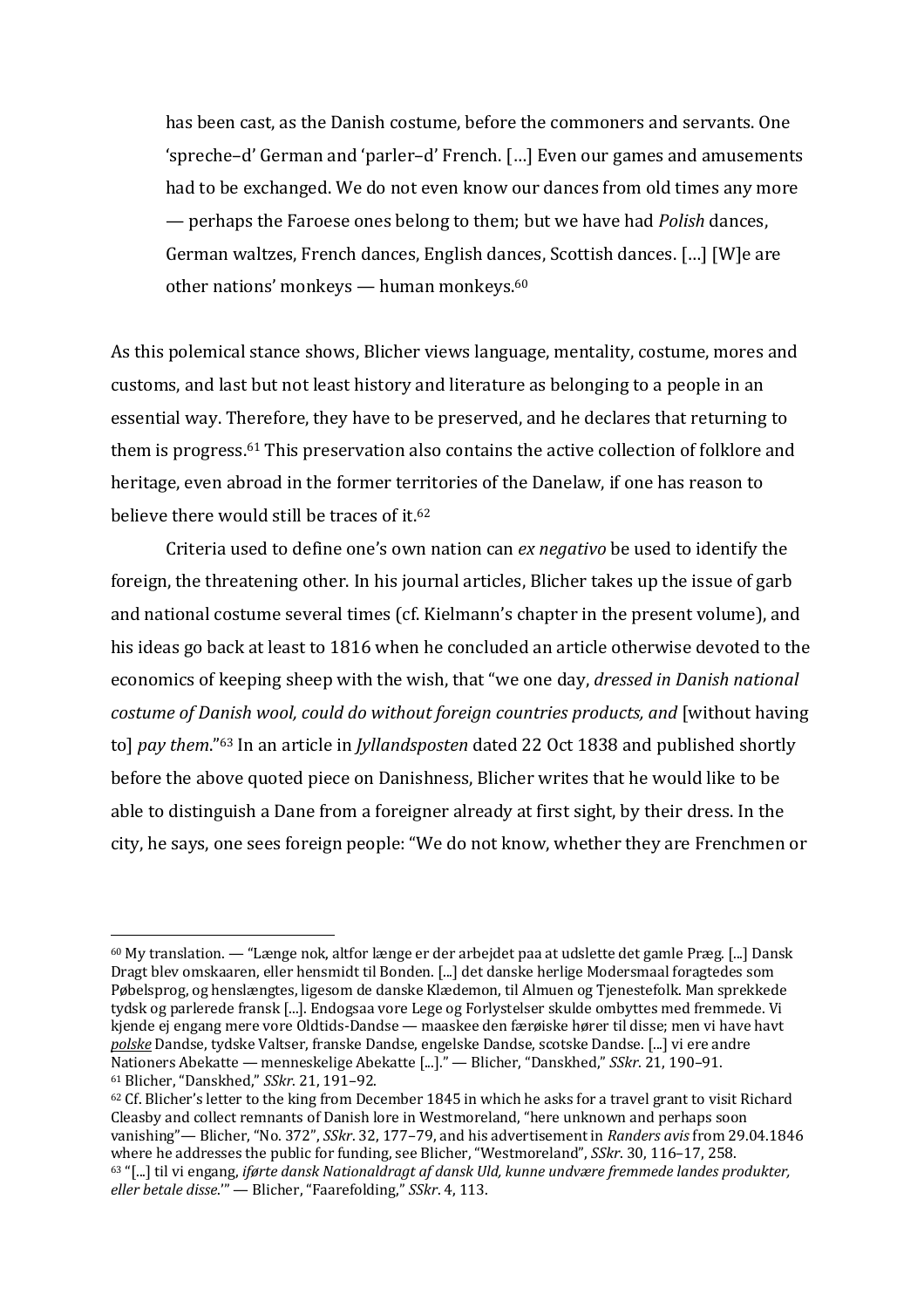Englishmen or their monkeys. Would it not be better if we could distinguish: 'That's a real Dane!' And not like now: 'That could be a Dane, or a foreigner, or a mix.'"<sup>64</sup>

Blicher's focus on, if not obsession with the national costume has its roots in a debate during the 18th century, as the question had been raised both in terms of creating a garb that was suitable to be worn for work that was rather simple and would reduce unnecessary display of wealth and thus save resources, and would be made of home-grown resources to keep money in the country.<sup>65</sup>

#### *Wars of Words: Perspectives on the state and propaganda*

In "Danskhed", Blicher warns against the dangers of the loss of identity resulting from adopting elements belonging to foreign cultures. The punishment would work from the inside, but in the case of smaller nations first be felt from the outside, in other words: The loss of national identity leads to the imminent danger of the loss of territory (cf Janowski's and Bohlin's chapters in the present volume). <sup>66</sup> He is especially suspicious of the Germans and German culture, as he also attributes the dissolution of the empire of Canute the Great to German influence.<sup>67</sup> Blicher contributed his share to the rising national tensions by writing his national propaganda in capital letters and does not shy away from insinuating images and all sorts of literary devices  $-$  he draws a dire picture of Denmark's future if German influence should prevail:

What shall we do with Germanness up here? Haven't we already got enough of it? Are we not already full after four hundred years of Germanization? What has it profited us? Mixed and messed up the pure, strong language of our fathers, confused, confounded the Nordic national character, pestered us with foreign, for us unnatural customs and habits. Is this still not enough? Shall Old Denmark become parcelled and chopped up in the same way as poor Germany which,

<sup>64 &</sup>quot;Vi vide ikke, enten det er Franskmænd eller Engelskmænd, eller deres Abekatte. Var det dog ikke bedre, om vi kunde kjende: 'Det er en *rigtig Dansk*!' Og ikke som nu: 'Det kan være en Dansk, eller Fremmed, eller en Blænding." — Blicher, "Nationaldragt," *SSkr.* 21, 170.

<sup>65</sup> Cf. Damsholt, *Fædrelandskærlighed og borgerdyd*, 136-144.

<sup>66</sup> Blicher, "Dankshed," *SSkr*. 21, 192.

<sup>&</sup>lt;sup>67</sup> Blicher, "Nationaldragt," *SSkr*. 21, 171.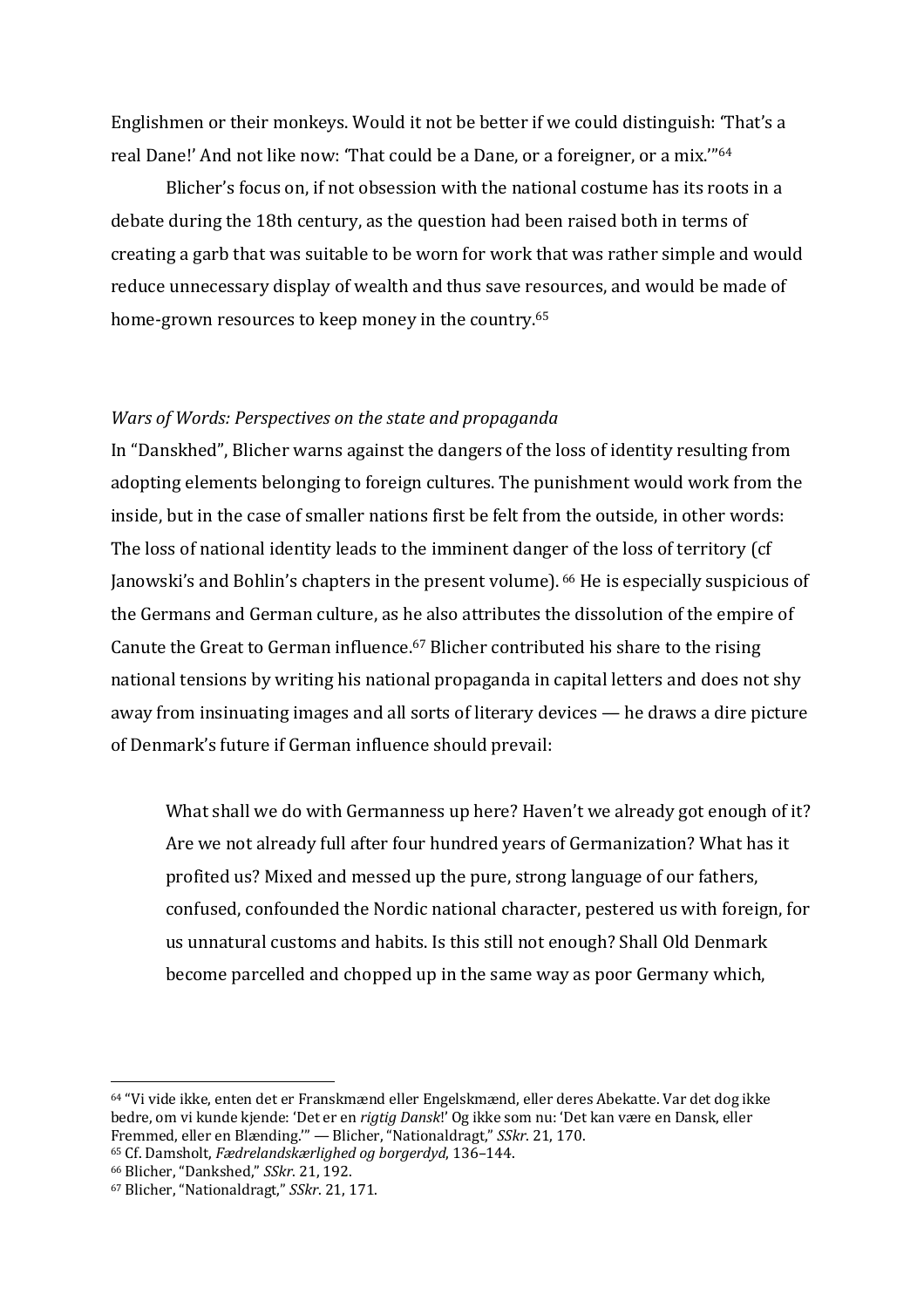divided up into two hundred parcels of land, is its neighbours' hunting ground? That is their affair! but we Danes must stand for our unity, our autonomy!<sup>68</sup>

North and South become symbolic oppositions; the latter poses the threat of dominance and fragmentation. Holstein, especially the city of Kiel, plays a major role. Kiel as the place of the fatal peace treaty, is synonymous with the loss of Norway in 1814 and becomes in Blicher's writings a symbol of the threat of a future dissolution of the Danish realm. He engages in word play, as "Kiel" sounds like Danish "kil", meaning 'wedge': "When we made peace in Kiel, we allowed Norway to be wedged away."<sup>69</sup> In another instance, he uses the same word play to address the Danish resilience: "So, the German wedges from Kiel have not yet cloven our peninsula! No! The Danish wood is hard and robust, it spits the wedges out and sticks together."70

In the 1840s, as tensions were rising to new heights (see Bjarne Thorup Thomsen's chapter in the present volume), the influence of countries other than Germany is hardly mentioned; Blicher's focus is exclusively on Germany. In his propaganda, he uses collective symbols and forceful images such as the 'inundation' and 'pests', all too well known from nationalist discourse. Comparing Germans with insects, Germany would look like an anthill or a beehive through a looking glass: with their hills or hives constantly disturbed from the outside, the inhabitants would be ever-busy to build them up again, yet, they would not thrive and would swarm out in masses.<sup>71</sup> Blicher's political writings are full of metaphors and images, such as the Danevirke as a dyke against the (storm)floods from the South.<sup>72</sup> As he praises the linguistic map of Southern Jutland by P. Chr. Koch in 1840, he comments: "It shows us the scene of the language war. It defines the terrain of the Danes and that of the Germans."<sup>73</sup>

 $68$  My translation. — "Hvad skulle vi heroppe med Tydskheden? Have vi endnu ikke havt nok af den? Har fire Hundrede Aars Fortydskning endnu ikke mættet os? Hvad har den gavnet os? Klinket, kludret paa vort rene, kraftige Fædrenemaal, forvirret, forplumret den nordiske Folkeaand, belæmret os med fremmede, for os unaturlige Sæder og Skikke. Er dette endnu ikke nok? Skal gamle Danmark udparcelleres, søndersplittes, ligesom det stakkels Tydskland, der, deelt i to Hundrede Jordlodder, er Naboernes Jagtrevier? Dem derom! men vi Danske om vor Heelhed, vor Selvstændighed!" — Blicher, "En Tale til alle danske Mænd," *SSkr*. 26, 24.

<sup>69 &</sup>quot;[...] sluttede Freden til Kiel, ved hvilken man lod sig kile Norge fra." — Blicher, "Min Tidsalder," *SSkr.* 26, 234.

<sup>70 &</sup>quot;Saa de tydske Kiler har endnu ikke kløvet vor Halvø! Nei! det danske Veed er haardt og seigt: det spøtter Kilerne fra sig, og holder sammen." — Blicher, "Himmelbjergfesten 1843," *SSkr.* 27, 116-17. <sup>71</sup> Blicher, "Min Tidsalder," *SSkr*. 26, 182-83.

<sup>&</sup>lt;sup>72</sup> Cf. e.g. Blicher, "Opfordring," *SSkr*. 24, 3.

 $73$  "Det viser os Sprog Krigens Skueplads. Det bestemmer os det Danskes Terrain, og det Tydskes." — Blicher, "Kochs Sprog-Kort over Sønderjylland," *SSkr.* 32 [No. 277], 87.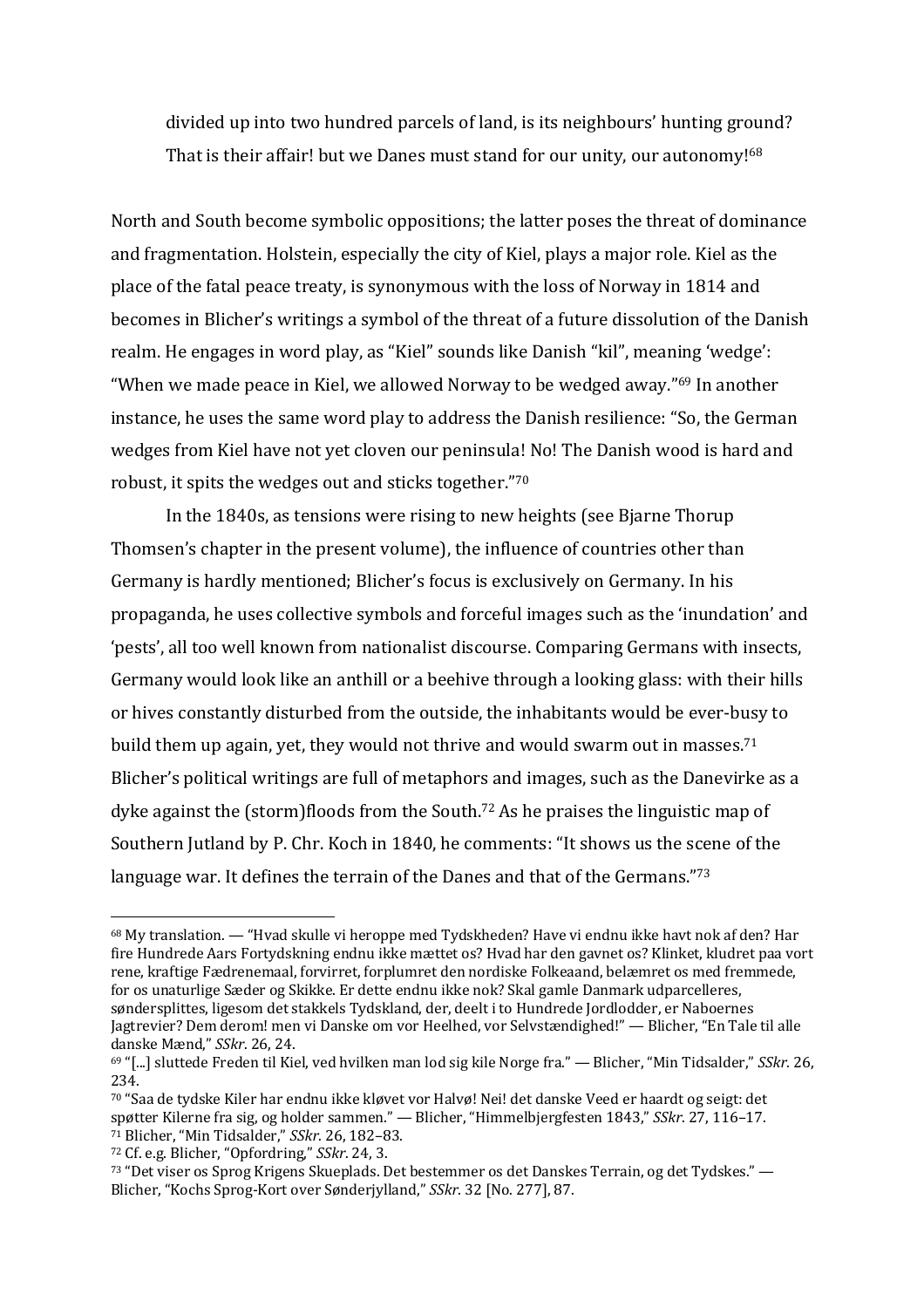#### *Concluding Remarks*

Blicher deals with Danish history, heroes of the Old, local traditions and folktales, and he does so in an elegiac tone informed by Ossian and the Nordic sublime – the portrayal of the distant national past is in itself a tale of loss of origin and unity. In his construction and imagination of communities, Blicher shows a mythicized and culturally loaded landscape, nostalgic utopias, ideals of  $-$  ostensibly lost  $-$  homogeneity, and political visions of the Danish composite state (*Helstaten*) and a united North. A recurrent thought in his works is that the past gives access to the authentic, unaltered *Volksgeist*,<sup>74</sup> the national character of the Danes, and that the preservation of the national character is a precondition for the future existence of a Danish people. Thus, Blicher repeatedly ranks the preservation of the true national character higher than, for example, economic growth. As a priest, he is inclined to charge his texts with references to Christian mythology, which adds authority and additional layers of meaning.

At the same time, Blicher adds a distinctively regional perspective to the discourse. Both his stories and his topographic writings map the province of Jutland and construct it as a separate community within the nation.<sup>75</sup> Like Molbech, who describes the Jutish landscape as sublime, Funen as picturesque and Zealand as beautiful,<sup>76</sup> Blicher emphasizes the sublime character of Jutland, and he gives it a voice by also writing in the Jutish dialect and by including dialect in the form of direct speech in his stories. He emphasizes that Jutland deserves to be regarded not as a somehow inferior province, but as a Danish heartland, preserving ancient traces of "Danishness," national character and features of a common Northern identity, as opposed to the threatening "Germanness" in the South. Blicher uses the idea of a tripartite Danish nation to charge it with religious sentiment and authority and to make the claim for unity on a higher level by conceptualizing it as a God-given holy trinity.<sup>77</sup> Like Molbech, in his travel accounts

<sup>&</sup>lt;sup>74</sup> Also focus on the *Volksgeist* is connected to the 'rediscovery' of Ossian on a European level, cf. John Hutchinson, "Cultural Nationalism," in *The Oxford Handbook of the History of Nationalism*, ed. John Breuilly  $(0xford: Oxford: University Press, 2013), 81–82. See also Iules Kielmann's chapter in the present volume.$ 75 For a comparable phenomenon in Sweden see Anna Bohlin, "Den svenska 1840-talsromanen som nationell kartografi," *Samlaren* 137 (2016), 58-86 and her chapter in the present volume. <sup>76</sup> Grand, "Visionen for Danmark. En politisk landskabskunst," 96-98.

<sup>77</sup> Cf. e.g. Blicher's letter to N.F.S. Grundtvig "Øerne, Nørrejylland, og Sønderjylland ere, eller skulde være, tre som eet, Danmark, *Sverig* og *Norge* ligesaa *(foederativt)*, og *Symboliken* kan udføres baade videre og højere." — Blicher, "Breve [255]," *SSkr*. 32, 66.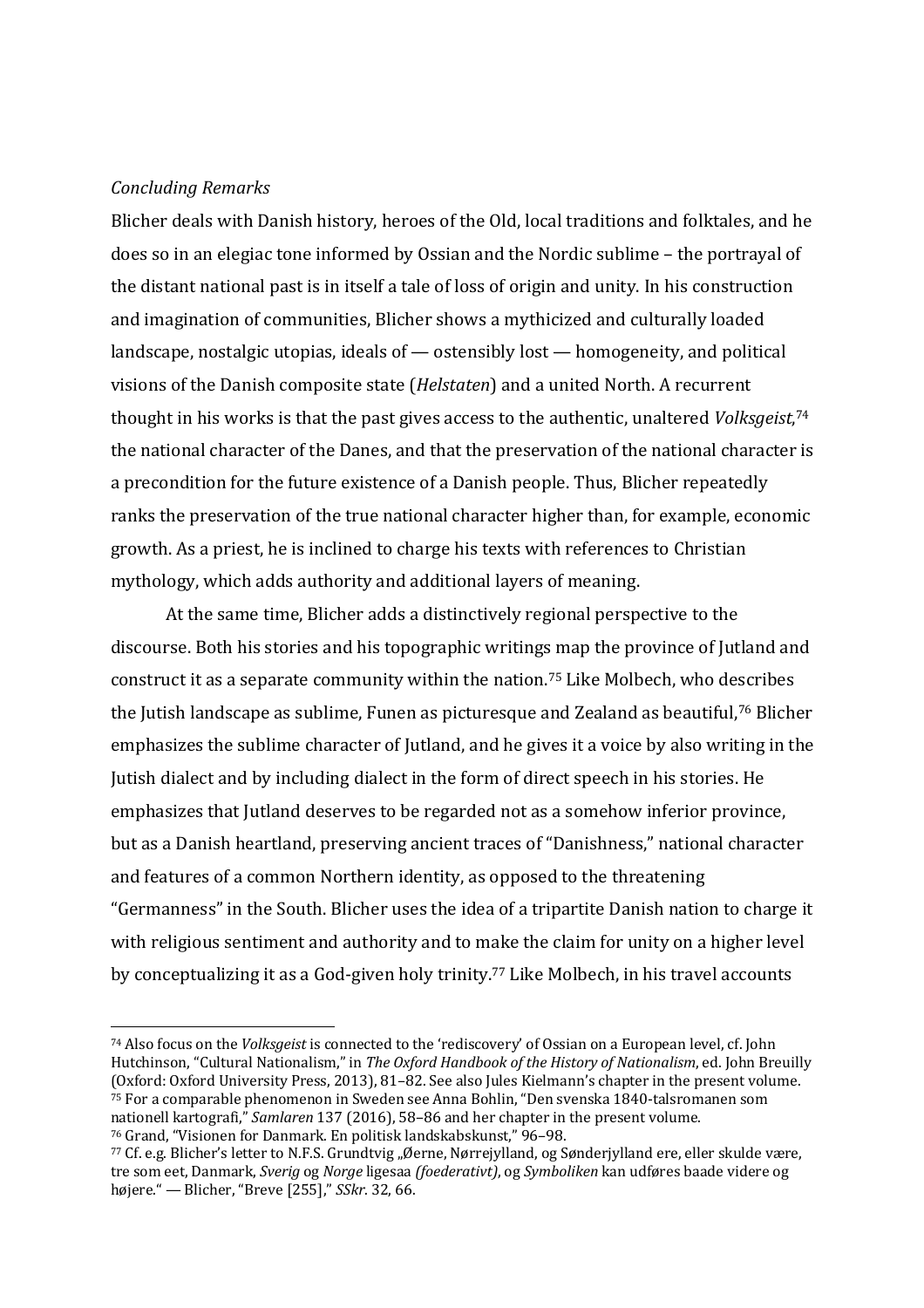and other works, he textualizes feelings connected to elements in the landscape  $-$ <sup>78</sup> among these the repeatedly invoked feeling of loss, or the fear of imminent loss. This fear is stirred up and exploited in political propaganda, e.g. in a newspaper contribution from 1843, in which he personifies Denmark and attributes sensations and feelings to the land itself in the context of his Pan-Scandinavistic engagement: Denmark is hurting and needs support from her sisters Norway and Sweden, as the "cure" provided by the German doctor would be the amputation of both her legs, that is, the loss of Schleswig and Holstein.<sup>79</sup>

In the minds and works of Blicher and his nationally-minded contemporaries, landscape, nature, the people, narratives, arts and politics were interconnected. Landscape and nature were treated as a national archive of a lost past in which traces of times of greatness were sought out, highlighted, and used within a national agenda, not least by the visual arts in Golden Age Denmark.<sup>80</sup> The view on landscape meets the view on history, in the case of Blicher's Jutland especially prehistory, the Viking Age and the Middle Ages. The act of actualisation of these times of greatness  $-$  as forms of prehistoricism and medievalism — serves several functions, as Valentin Groebner has pointed out: It helps to establish a "we" through roots, ancestors, territory, origin, and tradition. At the same time, prehistory or the Middle Ages are a "chiffre of difference", as they have what we lack and long for, be it primordiality, authenticity, true feelings, or the like  $-$  they provide an idea of essential life. Nevertheless, the history is lost and gone for good, it has to be reconstructed from fragments of the past. Herein, there lies an appeal, a *desideratum* for the future — and the potential for these charged images of history to be used, and misused. $81$ 

<sup>&</sup>lt;sup>78</sup> Cf. Tine Damsholt, "En national turist i det patriotiske landskab," 16.

<sup>79 &</sup>quot;Ja den Forkrympning udi mine Lemmer, / Den gamle Skade rigtig meget slem er: / En uophørlig Trækken, Strækken / I orthopædisk Institut / Naturligviis forøger Skrækken / For snart at blive reent caput. / Paa egne Been jeg ei maae staae; / Paa Krykker skal jeg stændigt gaae. / Hvis Du og Søster din endda [i.e., Norway and Sweden] / Mig under Arme kunde ta'e: / Jeg kom maaskee endnu til Kræfter, / Som jeg alvorligt længes efter, / (Den tydske Doctor er en grummere: / Han raaber paa — o Vok og Vee! / At mine Been skal sættes af. / Skeer det, saa kan man kaste mig min Grav)." — Blicher, "En Røst fra Danmark," *SSkr*. 27, 136–37.

<sup>80</sup> For the political thought behind and in these works of art, see Karina Lykke Grand, "Visionen for Danmark. En politisk landskabskunst [...]," in *Guld: skatte fra den danske guldalder. Gold: Treasures from the Danish Golden Age*, edited by Karina Lykke Grand, Lise Pennington, and Anne Mette Thomsen, 94–125. Aarhus: Systime Academic, 2013. See also Peter Nørgaard Larsen's chapter in the present volume. 81 Cf. Valentin Groebner, *Das Mittelalter hört nicht auf. Über historisches Erzählen* (München: C.H. Beck, 2008), 104.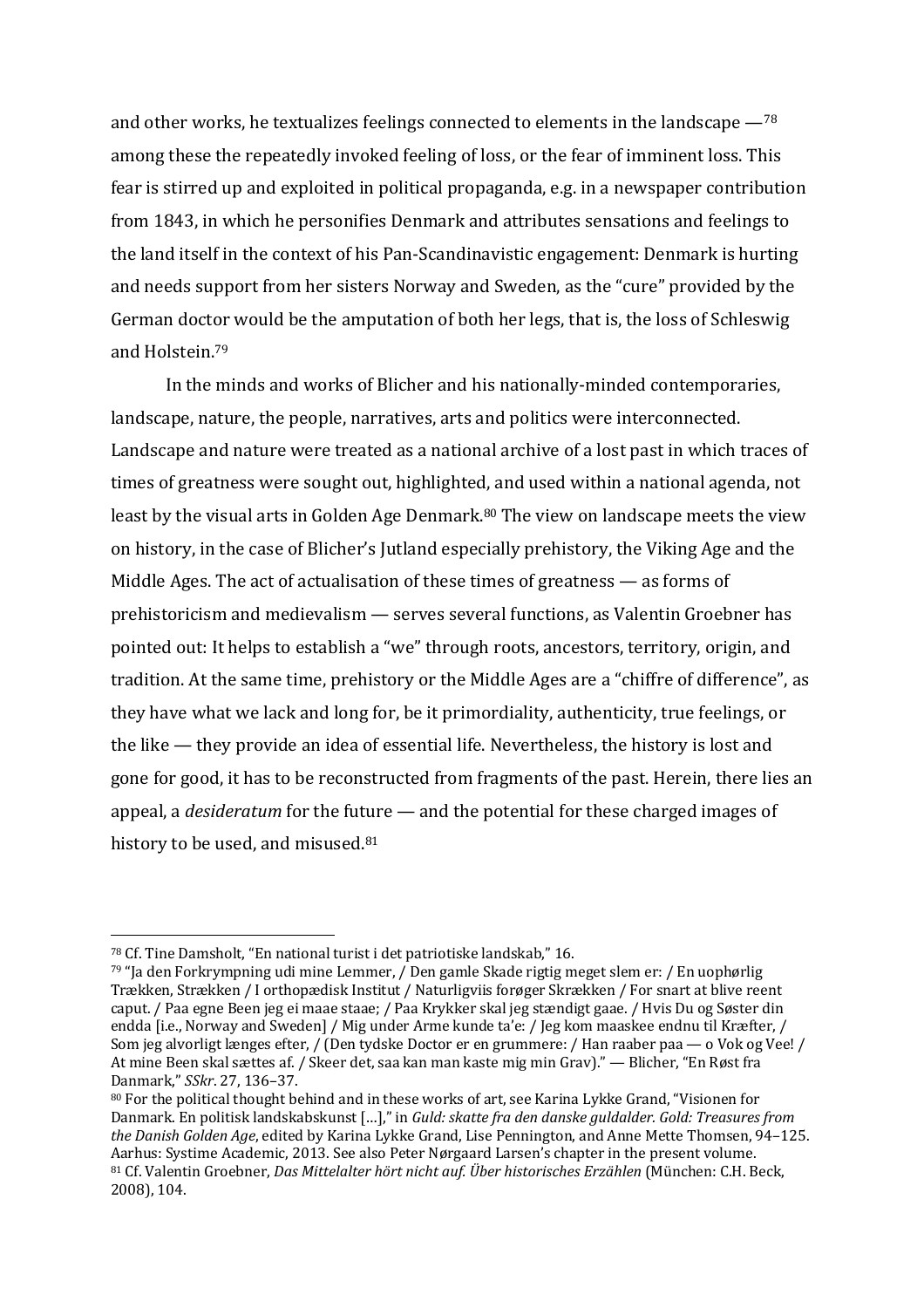Outside of the texts, in the physical world, Blicher tried to apply certain practices in nation-building endeavours, the most well-known of which were the Himmelbjerg festivals.<sup>82</sup> These can be conceptualized not just as festivals here and now, but as rituals of reenactment of the past, linking them to the national landscape in which they were taking part. To Blicher, the past is not a foreign country  $-$  it is the true, indigenous, promised land, a paradise lost, to be regained.

#### *Bibliography*

- Andersen, Claus Esmann. "Lutherdom og teatralitet i Blichers 'Præsten i Vejlbye'." *Danske Studier* (2014), 168–199.
- Anderson, Benedict: *Imagined Communities, Reflections on the Origin and Spread of Nationalism.* Revised Edition. London. New York: Verso, 2006.
- Auken, Sune. "Den moderne tragiker Steen Steensen Blicher." In *Dansk litteraturs historie*, edited by Klaus P. Mortensen and May Schack, 5 vols. Vol. 2: 1800-1870 (2008). Copenhagen: Gyldendal, 2006-2009.
- Auring, Steffen et al. *Dansk litteratur historie* 5: *Borgerlig enhedskultur 1807-48*. København: Gyldendal, <sup>2</sup>1990.
- Baggesen, Søren. Den Blicherske novelle. København: Gyldendal, 1965.
- Barnaby, Paul. "Timeline." In *The Reception of Ossian in Europe*, edited by Howard Gaskill, xii-lxviii. The Reception of British Authors in Europe 5. London New York: Thoemmes Continuum, 2004.
- Bijleveld, Nikolaj. "Germans making Danes: Germans and the German Language in Copenhagen and the Construction of Danish Culture 1750-1880." In *Battles and*

 $82$  The striking aspect here is that Blicher seems to have a notion of what today would be called 'national identification', and he seems to understand the role of feelings in this individual process. Thus, he wants to create situations where Danes would experience a "corporeal 'feeling of belonging'" as a step towards the feeling of national identity, cf. Jonathan Heaney, "Emotions and Nationalism: A Reappraisal," in *Emotions* in Politics. The Affect Dimension in Political Tension, ed. Nicolas Demertzis (London, New York: Palgrave MacMillan, 2013), 243–263, 249, 260–61. Cf. also Dieter Langewiesche, "Gefühlsraum Nation  $\left[\ldots\right]$ ," Zeitschrift für Erziehungswissenschaft 15 (2012): 195-215.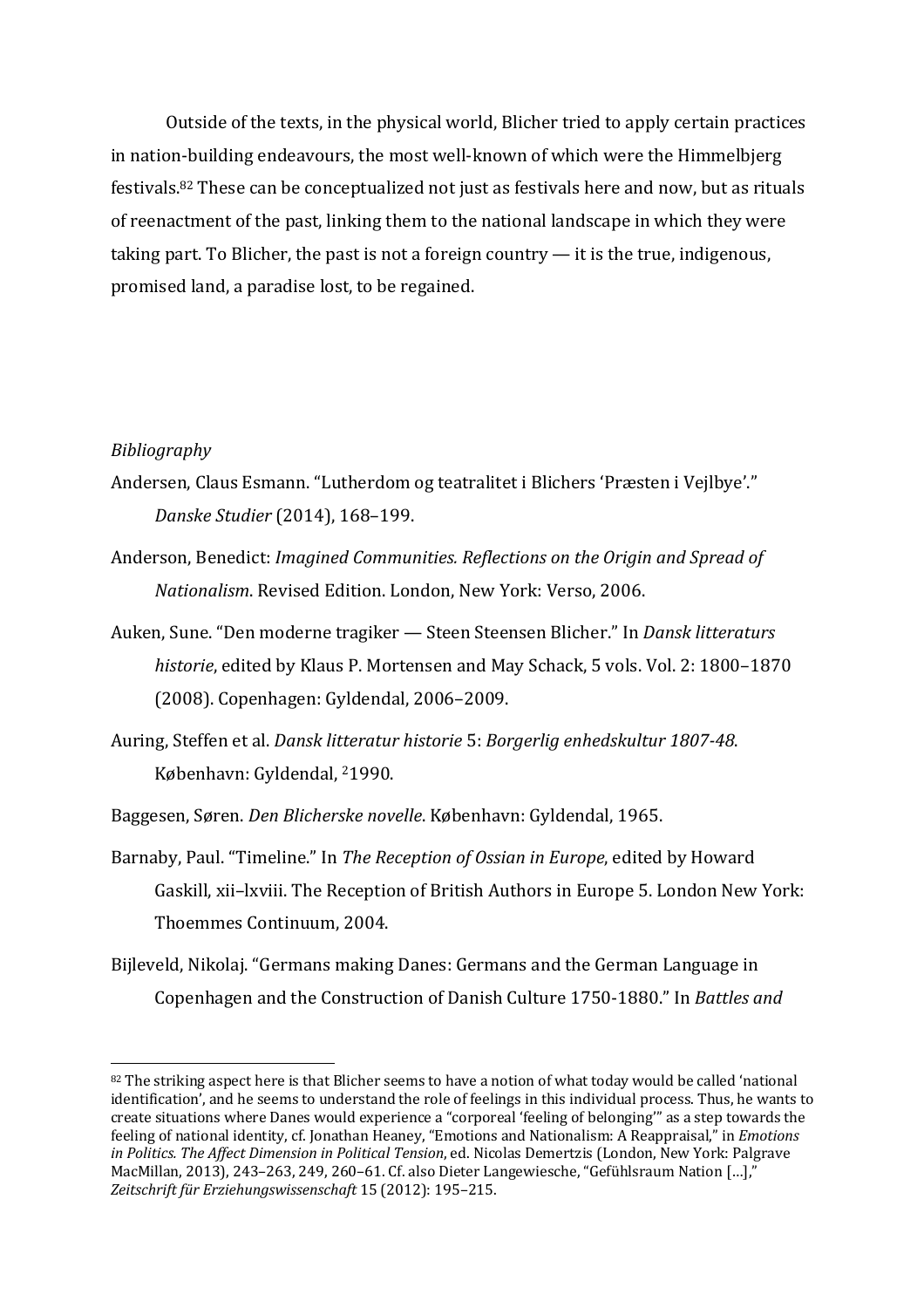*Borders: Perspectives on Cultural Transmission and Literature in Minor Language* Areas, edited by Petra Broomans &al., 40-57. Studies on cultural transfer and transmission 7. Groningen: Barkhuis Publishing, 2015.

- [Blicher, *SSkr*.] *Steen Steensen Blichers Samlede Skrifter*, edited by Jeppe Aakjær and Henrik Ussing 33 vols. København: Gyldendal, 1920-34.
- Blicher, Steen Steensen. *Twelve Stories*, translated by Hanna Astrup Larsen. Princeton: Princeton University Press, 1945. [New York: Kraus Reprint, 1972].
- Bock, Katharina: "Un-unheimliche Juden oder: Warum spukt es im Schloss? Steen Steensen Blichers Novelle über eine jüdische Familie in Jütland." In Beschreibungsversuche der Judenfeindschaft II: Antisemitismus in Text und Bildzwischen Kritik, Reflexion und Ambivalenz, edited by Hans-Joachim Hahn, and Olaf Kistenmacher, 83-107. Europäisch-jüdische Studien. Beiträge 37. Berlin and Boston: de Gruyter, 2019.
- Bohlin, Anna. "Den svenska 1840-talsromanen som nationell kartografi." *Samlaren* 137  $(2016)$ , 58–86.
- Bredsdorff, Thomas. "Documentarism as a Formal Category in Nineteenth-Century Danish Literature: Structure and Rhethoric in the Classic Novella." In *Documentarism in Scandinavian Literature. Internationale Forschungen zur* Allgemeinen und Vergleichenden Literaturwissenschaft, edited by Poul Houe and Sven Hakon Rossel, 183-198. Amsterdam: Rhodopi, 1997.
- Damsholt, Tine. *Fædrelandskærlighed og borgerdyd. Patriotisk diskurs og militære reformer i Danmark i sidste del af 1700-tallet*. Ethnologiske Studier 6. København: Museum Tusculanum, 2000.
- Damsholt, Tine. "Fædrelandskærlighed og borgerdyd. Om borgerrolle, moralitet og følelse." In *Borgerrolle og borgerrett*, edited by Kirsti Strøm Bull, 53-66. Oslo: Dreyersforlag, 2015.
- Damsholt, Tine. "En national turist i det patriotiske landskab." Fortid og Nutid 1 (1999), 3–26.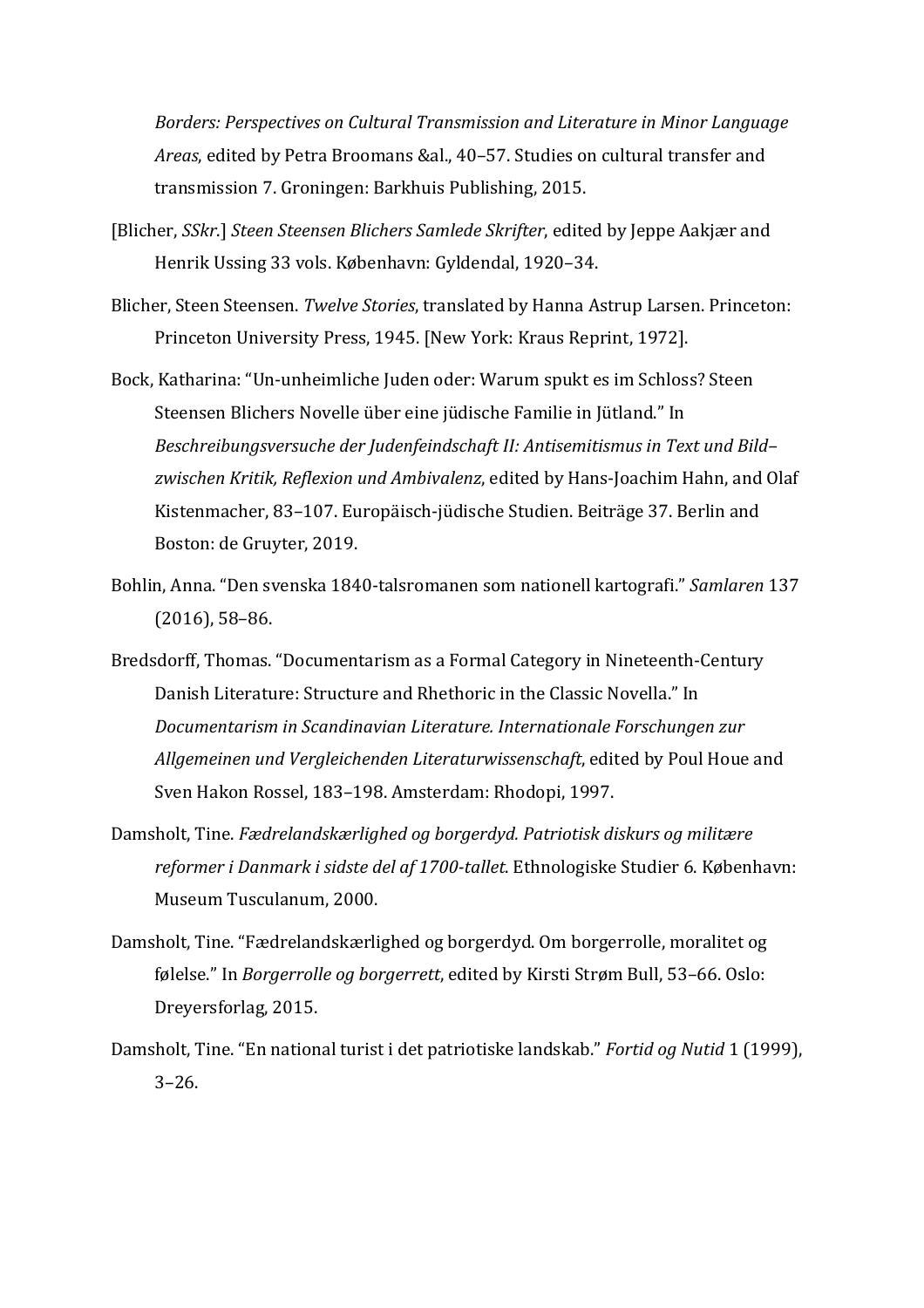- Feldbæk, Ole and Vibeke Winge: "Tyskerfejden 1789-1790. Den første nationale confrontation." In *Dansk Identitetshistorie*, vol. 2: *Et yndigt land 1789-1848*, edited by Ole Feldbæk, 9-110. København: Reitzel, 1991.
- Gaskill, Howard. "Introduction: Genuine Poetry ... like gold." In *The Reception of Ossian in Europe*, edited by Howard Gaskill, 1-20. The Reception of British Authors in Europe 5. London New York: Thoemmes Continuum, 2004.
- Gemzøe, Anker. "Tyske piger synger bedre, men ... Den sammenlignende nationalfølelse hos Adam Oehlenschläger med særligt henblik på 'Hiemvee' (1805) og med sideblik på St.St. Blicher og N.F.S. Grundtvig m.fl." In *Der Norden im Ausland – das Ausland im Norden. Formung und Transformation von Konzepten und Bildern*  des Anderen vom Mittelalter bis heute, edited by Sven Hakon Rossel, 269-280. Wien: Praesens Verlag, 2006.
- Gerecke, Anne-Bitt. *Transkulturalität als literarisches Programm: Heinrich Wilhelm von Gerstenbergs Poetik und Poesie*. Palaestra 317. Göttingen: Vandenhoeck & Ruprecht, 2002.
- Grage, Joachim: Chaotischer Abgrund und erhabene Weite. Das Meer in der *skandinavischen Dichtung des 17. und 18. Jahrhunderts*. Palaestra 311. Göttingen: Vandenhoeck & Ruprecht, 2000.
- Grand, Karina Lykke: "Visionen for Danmark: en politisk landskabskunst. The vision for Denmark : a political landscape painting." In *Guld: skatte fra den danske guldalder. Gold: Treasures from the Danish Golden Age*, edited by Karina Lykke Grand, Lise Pennington, and Anne Mette Thomsen, 94-125. Aarhus: Systime Academic, 2013.
- Groebner, Valentin: *Das Mittelalter hört nicht auf. Über historisches Erzählen*. München: C.H. Beck, 2008.
- Harwell Celenza, Anna H. "Efterklange af Ossian: The Reception of James Macpherson's 'Poems of Ossian' in Denmark's Literature, Art, and Music." *Scandinavian Studies* 70 (1998), 359-396.
- Heaney, Jonathan. "Emotions and Nationalism: A Reappraisal." In *Emotions in Politics. The Affect Dimension in Political Tension*, edited by Nicolas Demertzis, 243-263. London, New York: Palgrave MacMillan, 2013.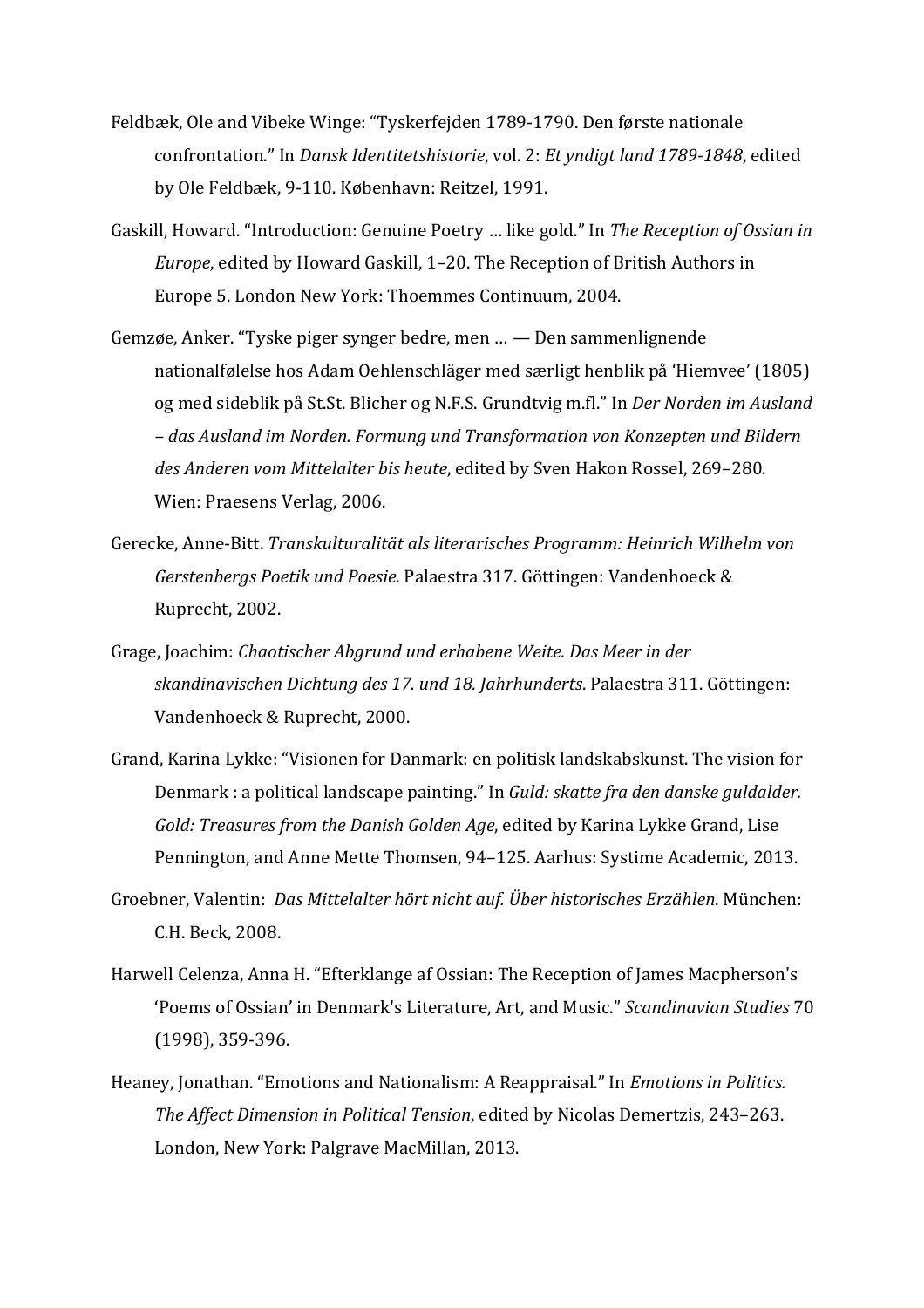- Hutchinson, John: "Cultural Nationalism". In *The Oxford Handbook of the History of Nationalism*, edited by John Breuilly, 75 -96. Oxford: Oxford University Press, 2013.
- *Kierkegaard's Journals and Notebooks* 11: 1: *Loose Papers, 1830-1843*, edited by Niels Jørgen Cappelørn & al. Princeton University Press, 2019.
- Kjærgaard, Kristoffer. "St. St. Blicher og jøderne: Blichers politiske forfatterskab." In *K&K* [*Kultur & Klasse*] 39 (2010), no. 111: *Æstetik og virkelighed i klassiske og moderne værker*, edited by Claus Esmann Andersen et al., Aarhus: Aarhus Universitetsforlag.
- Langewiesche, Dieter. "Gefühlsraum Nation. Eine Emotionsgeschichte der Nation, die Grenzen zwischen öffentlichem und privatem Gefühlsraum nicht einebnet." Zeitschrift für Erziehungswissenschaft 15 (2012): 195-215.
- Leerssen, Joep. "The North: A Cultural Stereotype between Metaphor and Racial Essentialism." In Northern Myths, Modern Identities: The Nationalisation of *Northern Mythologies since 1800*, edited by Simon Halink, 13-32. National Cultivation of Culture 19. Leiden: Brill, 2019.
- Molbech, Christian. *Ungdomsvandringer i mit Fødeland*. 2 Vols. Kiøbenhavn: A. Seidelin, 1811 and 1815.
- Næss, Harald: "Peter Harboe Frimann and the 'Hornelen' Affair." *Scandinavian Studies* 38  $(1966)$ , 26-35.
- Rix, Robert W. "'In darkness they grope': Ancient Remains and Romanticism in Denmark." *European Romantic Review* 26 (2015), 435-451.
- Rix, Robert William. "Visiting the Nordic Past: Domestic Travels in Early Nineteenth-Century Denmark." *Scandinavian Studies* 90 (2018), 211–236.
- Rossell, Sven H. "From Romanticism to Realism." In A History of Danish Literature, edited by Sven H. Rossel, 167-259. A history of Scandinavian Literatures 1. Lincoln and London: University of Nebraska Press, 1992.
- Rossell, Sven H. "Steen Steensen Blicher. The Melancholy Poet of the Jutland Heath." In *Kierkegaard and His Danish Contemporaries.* Tome III: *Literature, Drama and* Aesthetics, edited by Jon Stewart. Kierkegaard Research: Sources, Reception and Resources 7. Aldershot: Ashgate, <sup>1</sup>2009, 49-65.